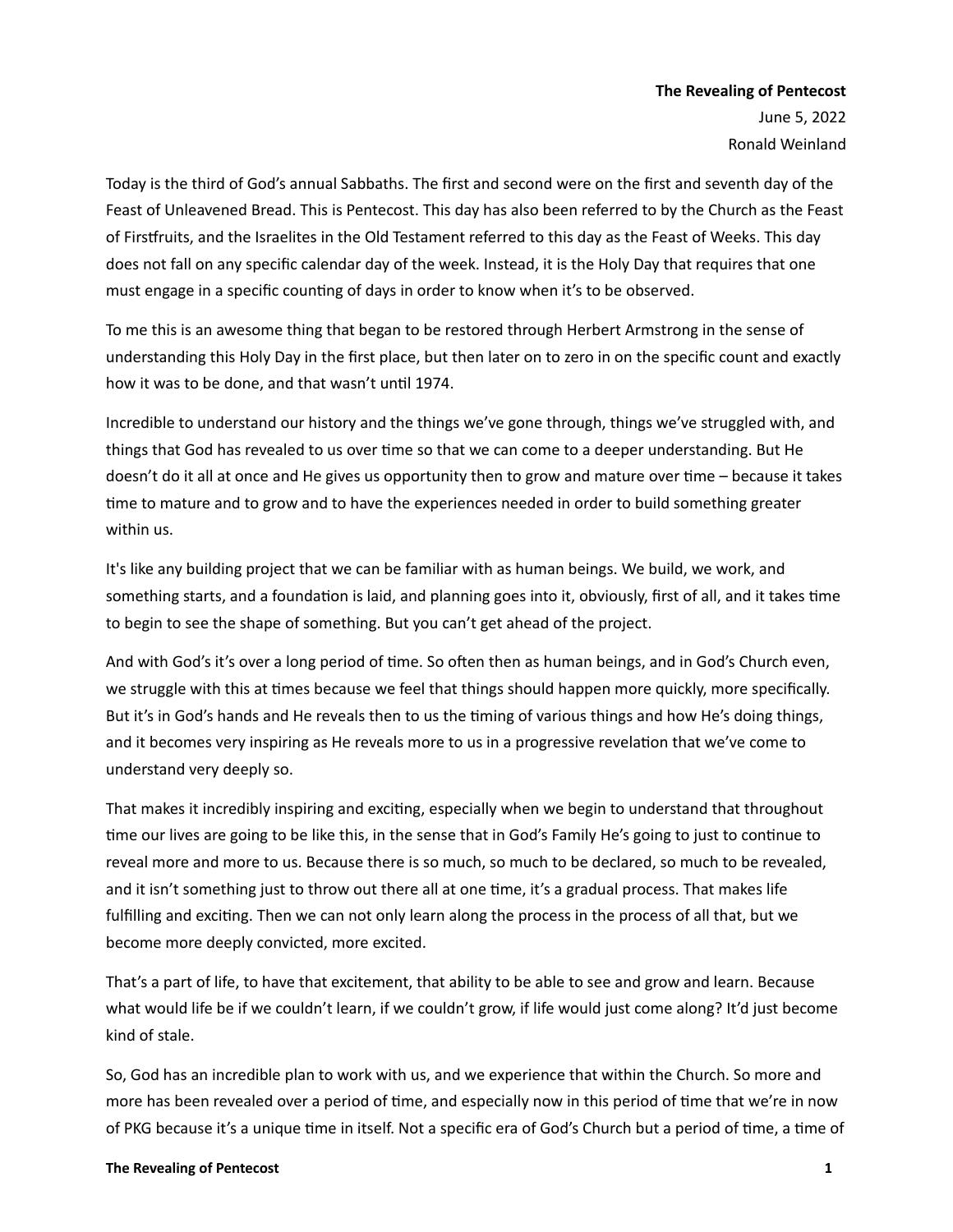final preparation, a time of final molding of a group of people. All of this is incredibly inspiring as we learn it.

And we don't learn it all at once, and at times we struggle. I think of 2011, 2012, and some of that period in through there and how we had to go through various things in order to learn, in order to grow. And again, God could have given us knowledge right away, but we grow more, and it becomes more deeply a part of us through the experience of struggling, of trying to find, and there's a refining and testing in that as well.

### So again, what an awesome process!

And so we have to engage in a specific counting of days. And much of this for us at this time is not only do we have to count a specific number of days, but in this God has given greater knowledge of the importance of His Church grasping the importance of keeping watch in the potential counting, for one of the primary purposes is to be fulfilled in the meaning of this day.

So again, Pentecost is the name given to call this day. It became that once the Church of God came into existence, when the Church was actually formed on the day, on this day in 31 AD.

## This sermon is simply entitled *The Revealing of Pentecost*.

So as always, God's Church follows the instruction that is very clearly outlined in Leviticus 23, and so on all Holy Days we zero in on Leviticus 23 because it outlines God's Holy Days. Every year we are commanded to, in the sense of the ministry, to preach on this subject, whatever that Holy Day is, and to explain it and to continue to go over it. As we do individuals within the Church grasp a little more than they did before. In that process so often, too, God reveals to us a little more than what He had before.

It's always exciting and inspiring in just in going through this and preparing for this, to record this for the Church. It's been inspiring to, again, just be reminded and to focus (it's the focus), and to have those things. Even though there is much we know, just to go through the process of refocusing each year it just stirs up that excitement. That's the way God's designed it with His holy spirit, it just makes that excitement renewed and refreshed within us because we need that, and if we're not reminded of those things, what happens to people is they begin to lose.

God's blessed us not only to go through it and repeat various things and look at various things again about the meaning of these days, but He enhances it, He inspires it, He stirs that up within us again in a more powerful way at a specific moment in time on the Holy Day. Again, something accomplished by His holy spirit that just makes it exciting, and that gratitude then, that ability to see something that the world can't see, and it just gives excitement.

Leviticus 23. So, we're going back there to look at these verses and to build upon these things that God has given to us, to be reminded, to refocus, as it were, and to be strengthened more and more in the power of God's spirit, to keep charge, to keep stirred up. That's a part of our life; we need that.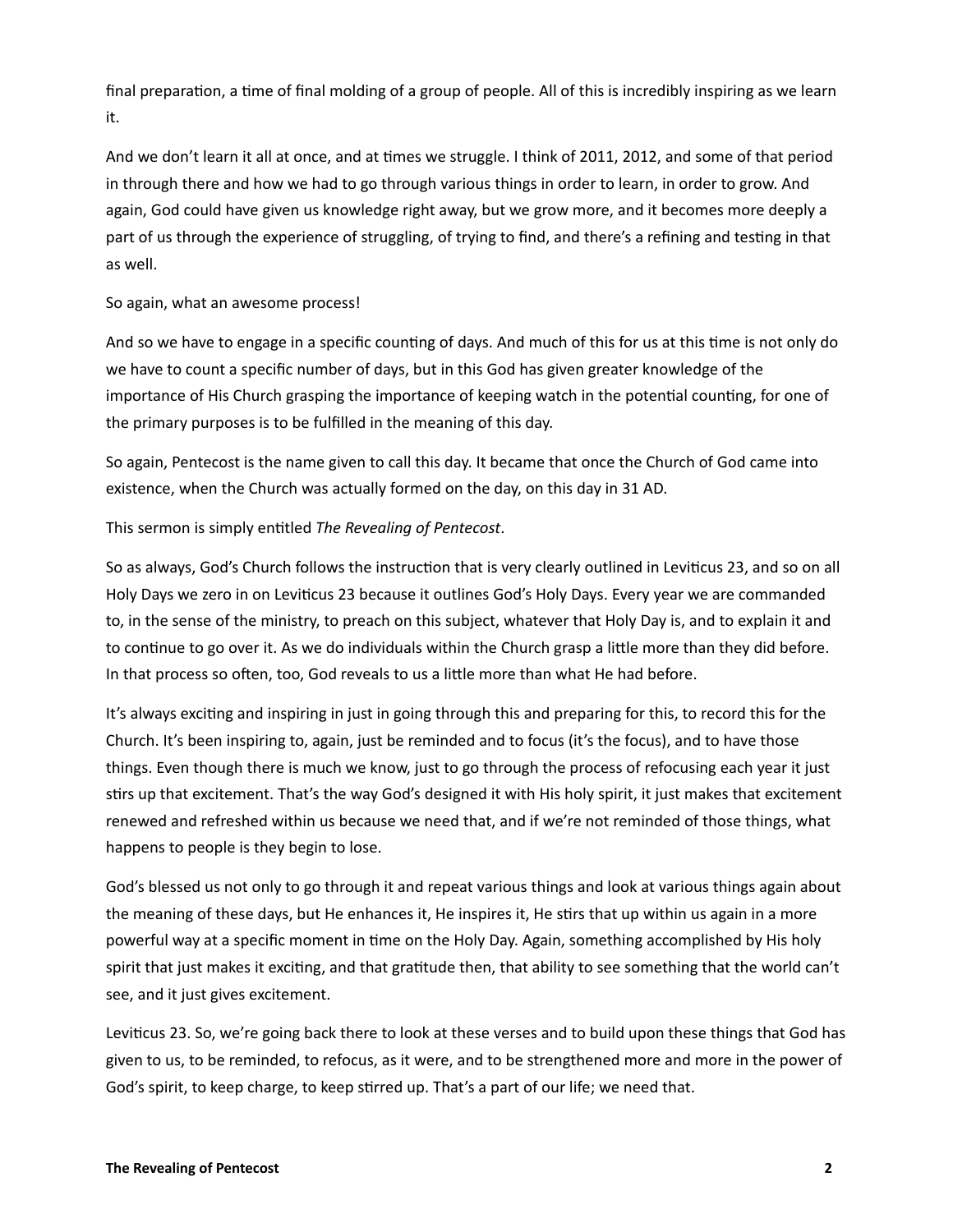**Leviticus 23:5—In** (I love this) **the fourteenth day of the first month at even.** What an incredible thing here that we hadn't fully grasped this in the Church until PKG, after the Apostasy, that it was that time when God began to reveal certain things concerning the timing of Passover. Because, and I love that too, because it's the first observance we're to have, the first annual observance. It's not a Holy Day but it's the first annual observance.

To understand the incredible meaning in that, that here we have this period that's not a Holy Day but commanded to be observed because that's where it all begins. Everything is built upon Joshua the Christ, the Son of God being Passover and the things he's going to fulfill as the Christ.

So again, awesome, awesome, awesome beyond words. That word doesn't grasp it and yet I use it a lot because that's in my mind of something that is the best I could do, in respect to what's being shown to us, that shows the grandeur, the excitement, the incredible way in which God works in our lives and moves us and strengthens us.

So I think of this and how it came about, because so much had been attacked through the Apostasy, the Church struggling, individuals who were scattered in that first 3½ years struggling to know what to do and how to do it. Again, so very weak, because it's not until repentance that one can begin to be worked with if they're being drawn to that. Candidly, thousands were at the very beginning, and yet people began to make choices and decisions in the midst of all that.

In the midst of all that God began to draw various ones out of that and help them along the way because of a willingness to repent and acknowledge certain things, to understand, to acknowledge what we went through and why we went through it and to come to understand and accept the truth we were fully Laodicean; we had fallen asleep. That's hard for the human mind to do.

So again, so many lessons, so much to learn from that process, and then here as I was visiting different areas at that particular time, been invited to different places, and talking to different ones, hearing differing things that were happening in the scattered groups, God blessed me to understand that Passover, Passover was being attacked within the Body, within the Church. To understand even that the one group that so many of us were with in the beginning there where I began was, again, one that was weak, but to understand that so many within the ministry of that particular group (guesstimated to be around half), had a concept of a 14th/15th Passover.

I think, how horrifying! And so, God blessed us to focus on that, blessed me to focus on that, to realize, to know that this is where a great battle is. I had the opportunity then to begin working with some of these concerning Passover. Some of the things then about Passover, as things were being thrown around out there about 14/15 and 15, and just mind-boggling how weak we had become and what had taken place over several decades even within the ministry that led to that.

Again here, I can't help but go back through some of those things having experienced it, having lived it, and understand what it meant when we came to the point of understanding, "In the fourteenth day," and in no other day, "is God's Passover." It's powerful!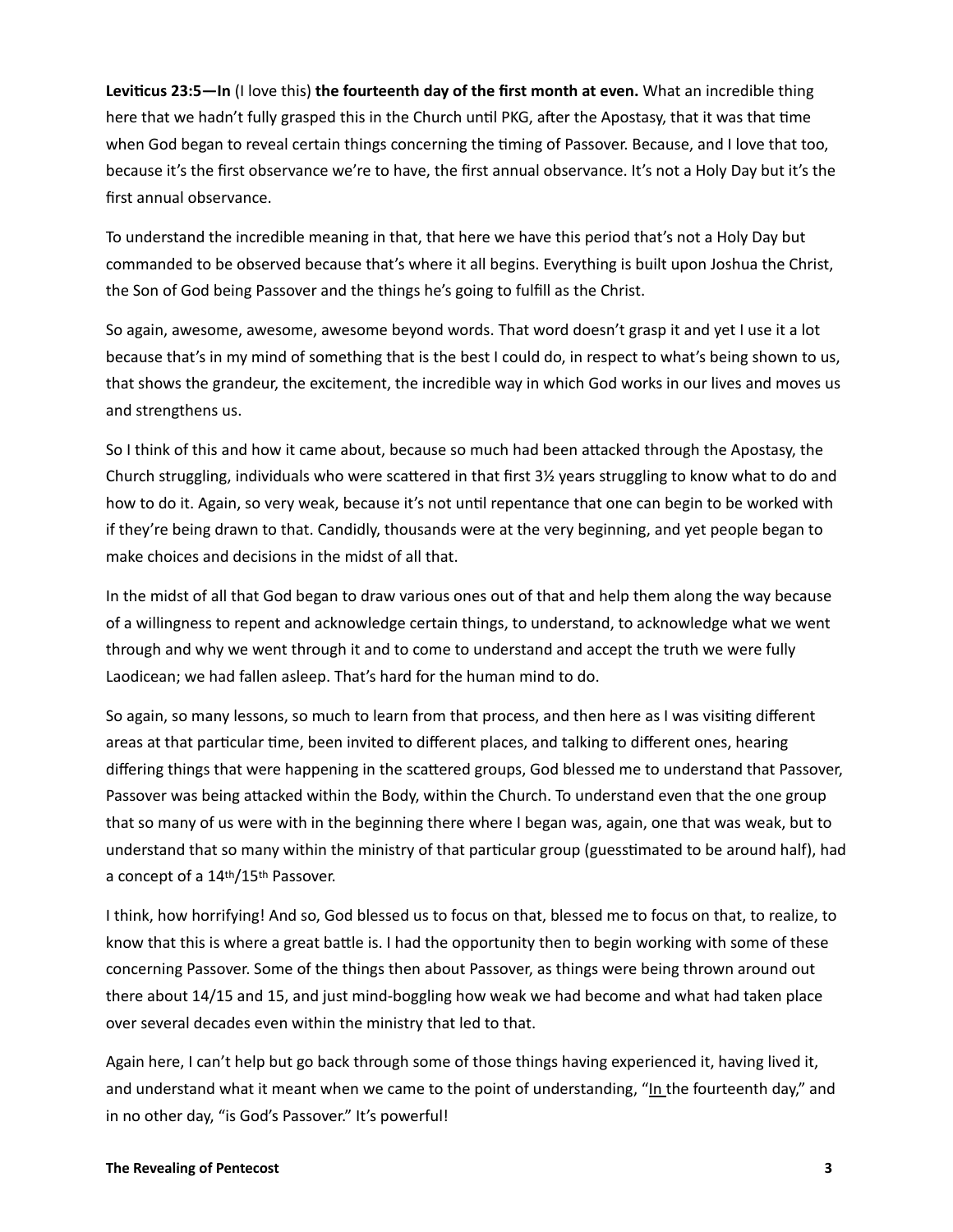Then we began to understand, God began to give understanding of "*ba ereb*, *ma ereb*, *ereb*, *bane ha erebyim*" and some of these terms in the Hebrew that had incredible meaning but had been hidden. I think of one rabbi that began to contact us and felt that he had certain fault that he'd found in some of this concerning some of these things, but still knowing…

Like in "*bane ha erebyim*," there was something there and he was drawn to that. But he, his mind couldn't get through that because of his past and because of where he was, and whether God was drawing him or not, or whether it was for some other purpose. Perhaps just the fact that able to experience something like this, to realize this is powerful, that even someone who has been taught in this way, if they will be honest about it, knows what these words are about.

I remember one individual in another area in another group who was working on this, some of these things about the same words here except had some different ideas about what some of it meant. Because it's a matter of understanding the process and how every scripture has to agree—and that's how God was leading me in that—and tried to converse with him and show him the error of part of what he was doing though much of what he was going through at that same time was incredible because it was there in large part, but there were parts missing.

And so we went through a lot and God helped us to come see what this was. It's like anything. What an incredible thing to have some truth revealed and then all of a sudden it's like this mindset, why couldn't we see it before? Because it becomes so clear, so crystal clear and it's like how could we have seen anything else?

It's like the matter of Pentecost itself and what day of the week it was, Monday or Sunday. After that was given it was like, duh, and how could we have seen it any other way? But without God's spirit we can't help it. We depend and rely upon that which is physical, that human reasoning and so forth. This way of life is not about human reasoning. The truth is not about human reasoning.

To have the truth, people may know certain things, there are groups that keep the Sabbath day, in the sense of the seventh day of the week, but they don't keep it, they don't know how. They can't keep it in spirit and truth because they don't have God's spirit.

How blessed are we that we are given God's spirit to be able to do all this? It's awesome!

"*Bane ha erebyim*," between the two evenings. We're not getting very far into this right now, but these things are important to understand the process, to understand how God reveals to us, and when it's there, it's there. To grasp and comprehend that as a Church we were still stuck in some things of Judaism, that there was this idea that there were certain things to be observed concerning Passover from the moment the sun went down to (and there is still light in the sky) to the moment it becomes totally dark.

Now, that's a pretty hard thing to measure in there. When the sun goes down, you know it, there is a little certain light in the air, but when is the darkest of the dark of the evening? A little bit nonsensical but we couldn't see anything else.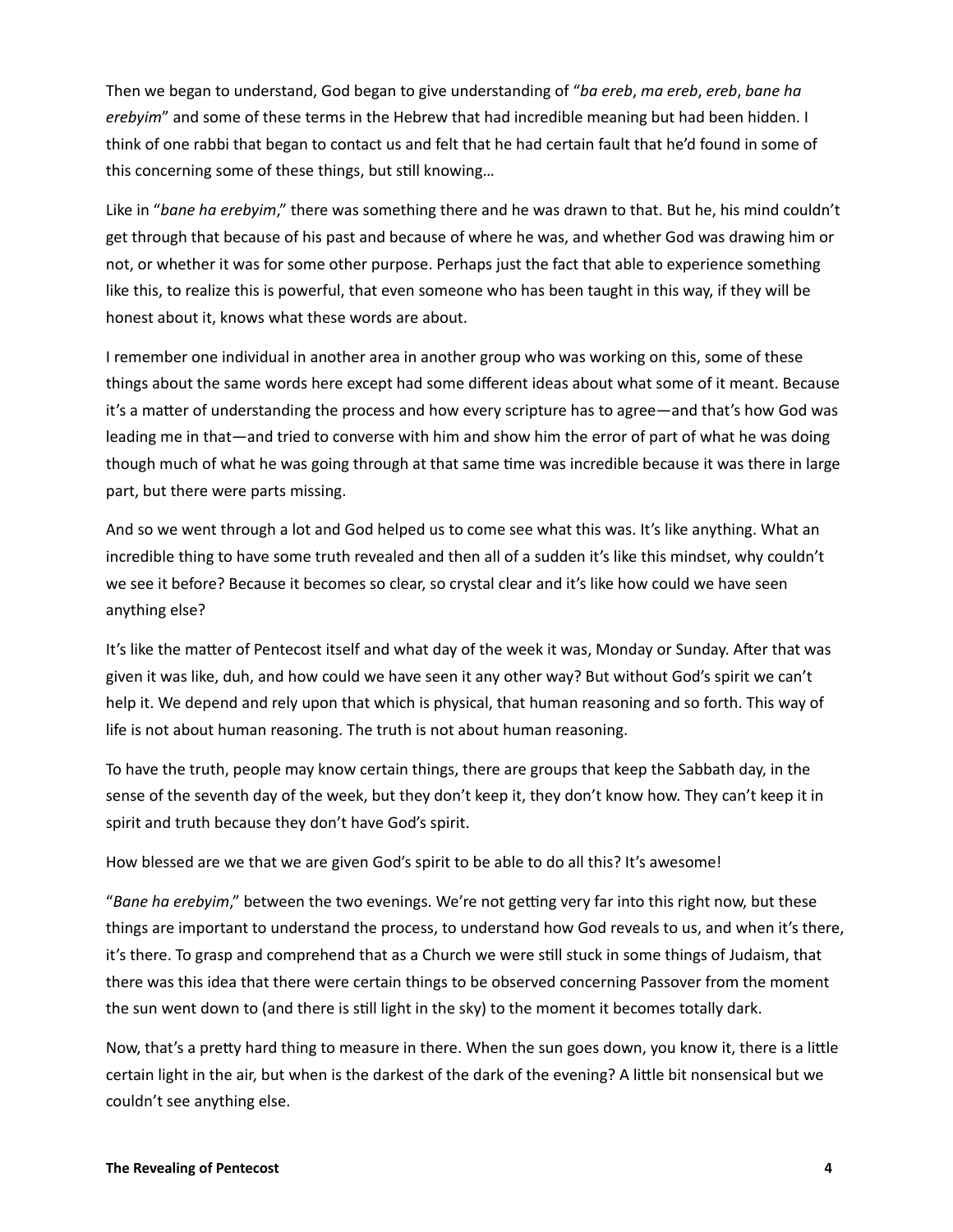Then this concept that the Jewish people have then of the sun beginning to go down in the afternoon of the 13th (of course, they've changed some of that), but as it begins to go down it's the going down of the sun. And you think, just because at noon it starts up here, has that appearance of going down, is not what this is about. It's because they didn't understand that Holy Day offerings were being prepared on the Passover afternoon.

I mean, simple things and things that you learn, that you, especially if you came in after these things already were there as far as truth is concerned, it's hard to grasp the process of what we went through to get there, and you know it by knowledge. Sometimes we don't fully know it because there's understanding there, and there's wisdom that follows.

And so, there is a growing process that so many of you have had to go through, and perhaps, obviously, are still going through. That takes time. You don't get it all at once. None of us do. It's a growing process and it's an awesome, wonderful, beautiful thing that we're blessed to drink in then of what God gives us as we're able, as we grow.

So again here, between the two evenings. The matter (I'm not going to go into all that), concerning Atonement, when it speaks of that, between the two evenings. Because these two they fit together hand in glove, when it spells it out from the 9<sup>th</sup>, beginning the end of the 9<sup>th</sup>, and the end of the 10<sup>th</sup> is the period of time for Atonement. In that then was given the ability, between those two evenings. Well, we know that, too, from the Sabbath, two evenings. That's what the Sabbath is all about. Sundown on the sixth day of the week, on Friday, to sundown on the seventh day of the week. So simple. We observe the Sabbath between the two evenings.

But then it becomes more beautiful, awesome to understand what Christ fulfilled between, fully between two evenings. That's why this is stressed in the meaning of Passover.

So anyway, going on. **Leviticus 23:6—On the fifteenth day of the same month is the Feast of Unleavened Bread unto the Eternal.** So once the fourteenth is over at sundown, after that period of time that's distinguished by "*bane ha erebyim*," between the two evenings, the second is the end of Passover. As soon as it comes to an end, when the sun is down, we're in the fifteenth day. We're in the first day, the Holy Day, the High Day, the Feast of Unleavened Bread.

**Seven days you must eat unleavened bread.** I love these things about numbers that God uses. I've always been a kind of a numbers person; math, I loved. Like I've so often said, until I got to calculus, and then that's something else. But as far as numbers and math is concerned, love it. There's a reason for that, obviously. Things are molded and fashioned within us to stir us, to share, to focus upon, and these things are needed that we be able to focus upon them because there is much that God is revealing through this process.

Just like the periods of time we've already gone through concerning seven very specific periods for the end-time, periods that are distinguished by a specific moment of 3½ years over a specific time, and so 1260 days.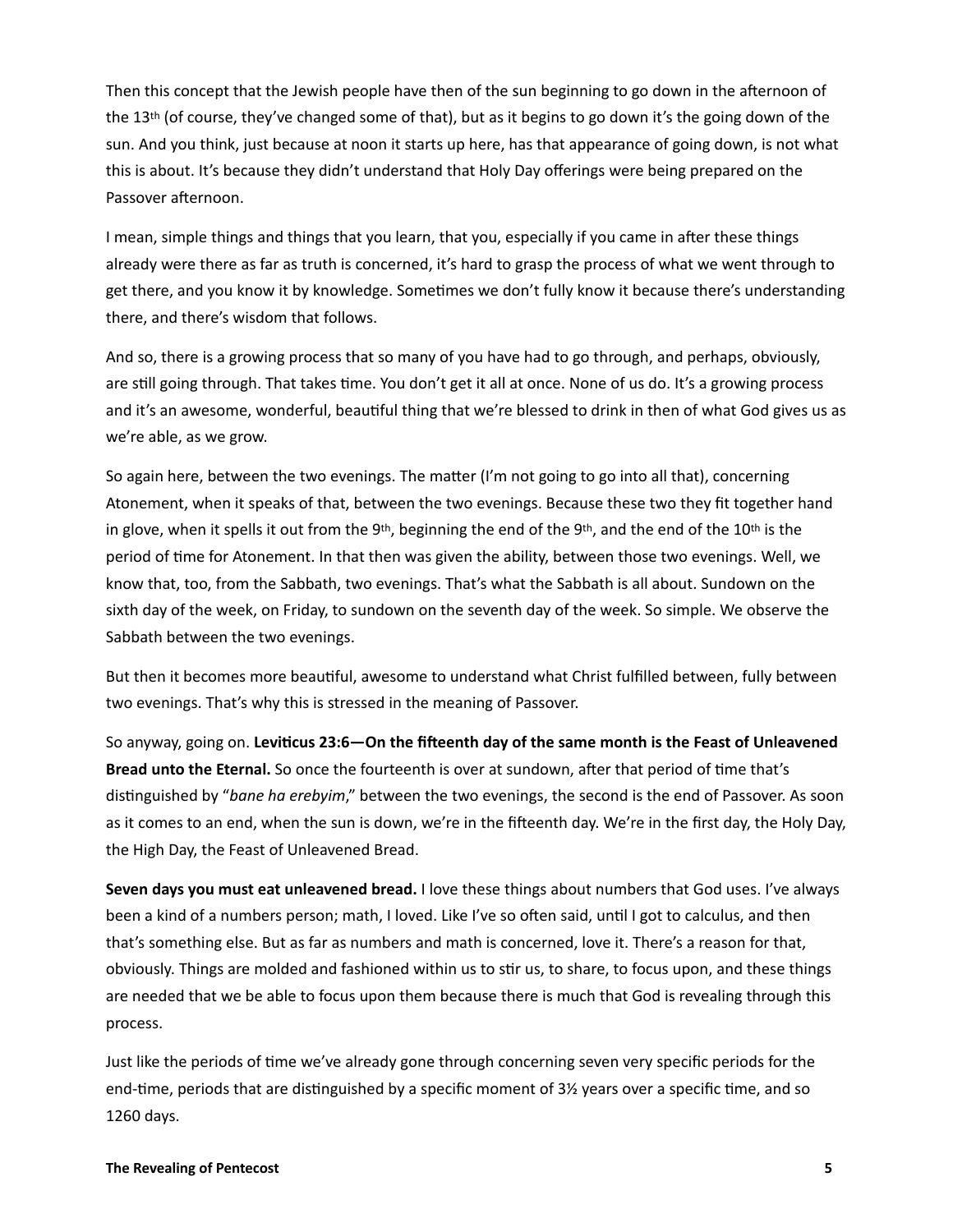We have these things that are given to us that we've experienced. Then all the other meaning contained in it as well. It's something you just, that you can't have work out in a way except that it's there. Because God made it to be there then we can come to see it. But as far as finding periods of time through history, they don't exist like that. This did for us.

And so, those are kind of my part of it, anyway, my wool, the wool that gets wet, and then at other times everything around it is wet, and it's dry. That type of thing, the fleece.

So, number seven here is the number for completeness as through eating the unleavened bread of life it makes possible for us to be fully delivered from sin, to be able to come out of sin, to be complete, in that respect, the complete process of God working in our lives.

So, all these Holy Days and everything that's there about numbers and time and so forth, everything has a purpose for time. I think of the Feast of Tabernacles, seven days, seven thousand years, and one more day, one more day, the Last Great Day, the hundred years that was given to be understood. All these things, we should be so moved by all this. The world doesn't have this. The scattered Church has lost so much of it just in knowledge and they're not able to be moved and inspired by the reality of these things anymore because it takes God's spirit to keep that alive.

So, take the time here to look at what this means in what it's saying here, **Seven days you must eat unleavened bread.** Good to be reminded of that. In order for us to be complete, we have to go through that total period of time, whatever period of time it is that we're alive when we're called until the time we're either changed or we die. That's our seven days of eating unleavened bread, meaning to become complete. So, that's our completeness and how God works with us.

Let's turn over to **John 6:48,** again, being reminded of some of the things that Christ had to say concerning himself and the revealing of these things in spiritual meaning that was given in what we're reading in Leviticus on a physical plane that they couldn't begin to grasp nor understand.

**John 6:48—I am the bread of life.** Now, without having Leviticus 23 as an example, and other places in scripture, but primarily that, these kinds of things wouldn't have great meaning. But it did have, especially when their minds were opened to it, the disciples, on the day of Pentecost in 31 AD. They were able to then see these things when the power of God's spirit was working in them very powerfully so. It's like that moment, "Ah ha! So clear now; how could we have not seen that?" Because of God's spirit.

So he said, **I am the bread of life.** So, it's a bread that gives life. Even in the examples here he uses a very physical example that Israel was (Judah, if you will, at that time) was familiar with in the sense of some of their teaching and stories that are in the Old Testament. **Your fathers ate manna.** Well, they know that story. **Your fathers ate manna in the wilderness and they're dead.**

That was something physical, but they all understood this concept, this knowledge that this was something that was miraculous, it came from God, out from heaven, out from God's presence, if you will, because of His command, and there it was. They had a responsibility and a job if they wanted to live, to go out there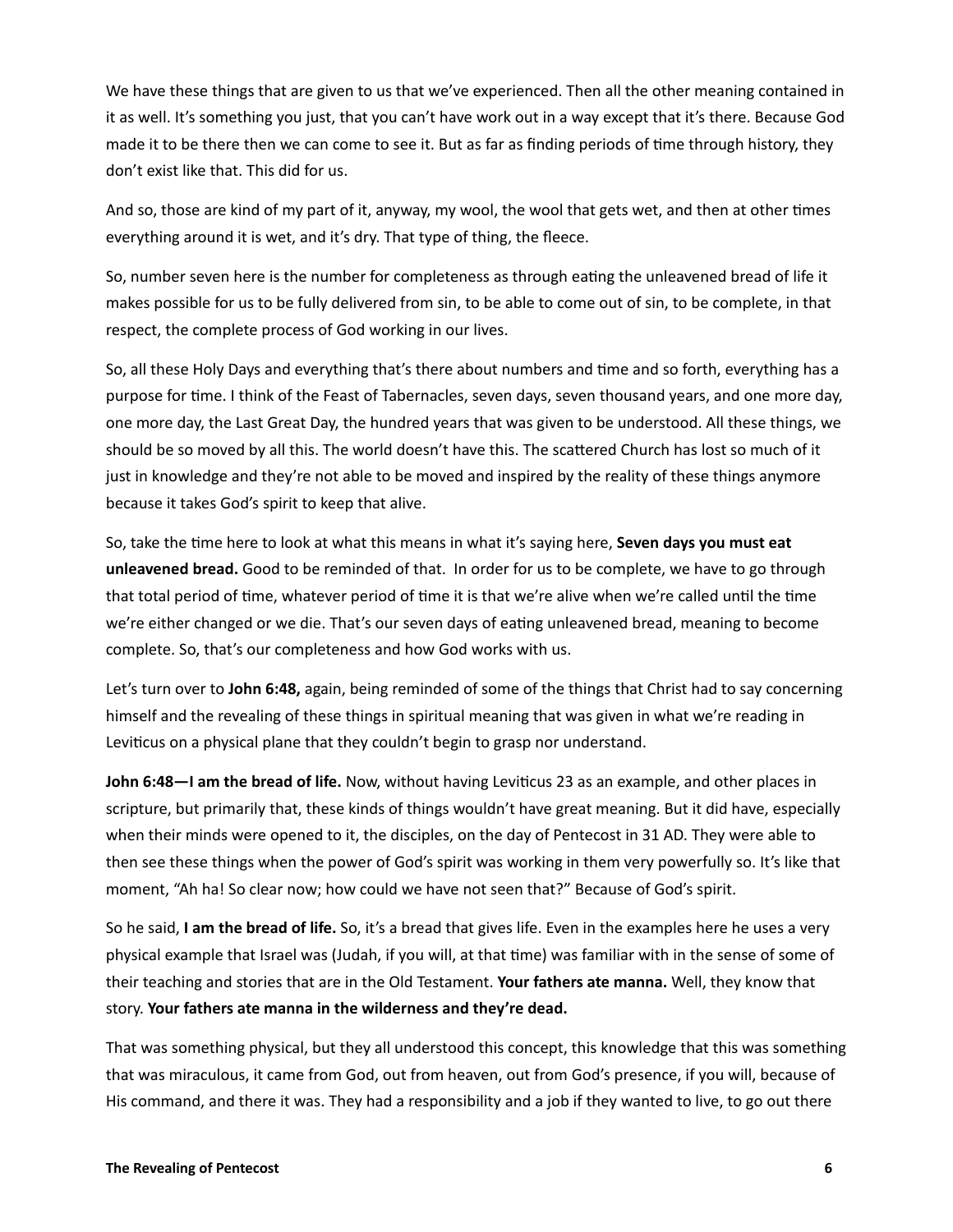six days a week and harvest it, glean it in exactly the way God said to do it. They couldn't do it any other way and live – physical.

So again here, they needed this and God gave that. But as he said, they're dead. So again, a concept that's easy to understand, but to understand the rest of the story, it still needs God's spirit. But what an incredible thing he went on to say. **This is the bread which comes down from heaven, that one may eat of it and not die,** speaking of himself. "I am the bread of life." "This is the bread that comes down from heaven."

Now, this has a great deal of meaning to it in several respects because it's about Christ, it's about what is given through him, it's about the word of life that was given through him as it speaks of in John there, that the Word was made flesh. He's referring to himself then as being this bread of life that comes down from heaven. So, yes, him as our Passover and also then High Priest and the coming Messiah. All these things that are about him, that are given through him by God, but there is more because it's about this "coming down from heaven," because he's doing that in our lives.

This is a part of the life then that this is referring to, made possible and through him, that he's coming into our life. What he revealed on Passover night, that He's going to be coming into our lives on a continuing basis, present progressive; it's going to be now and ongoing until it's accomplished, until it's complete, the seven days.

**This is the bread which comes down from heaven, that one may eat of it and not die. I am the living bread.** What a beautiful, lovely expression, "I am the living bread," that which gives life. Not like they had and died because it was physical, this is spiritual. It comes from God Almighty.

**I am the living bread which came down from heaven.** So, he was made flesh, the Word of God made flesh. But there is more to the story because it requires that he continue to come, and that's living in our lives. We're able to understand that. The world doesn't understand those words I just spoke. The scattered Church, many of them don't grasp and comprehend all those things, by knowledge even.

**I am the living bread which came down from heaven. If anyone eats of this bread they will live forever.** So, it's a continual thing having to eat of that bread. Just as much as the Israelites had to continue to eat of something physical, we must continue to eat of something spiritual. And if we fail to do that, then what happens? Well, that life ceases to exist there.

So, "I am the living bread." To have that life within us, to be alive spiritually, which is what it has to be, it has to be on a continuing basis until it's complete.

Again, backing up here, **If anyone eats of this bread they will live forever, and the bread that I shall give is my flesh, which I shall give for the life of the world.** So, we understand this symbolism as well, speaking of Passover and speaking of our taking of the Passover when we partake of a physical piece of bread that is representative of him and what he sacrificed and what he gave of himself so we can have the living bread in us, the spirit of God, the life of God in us in and through Christ.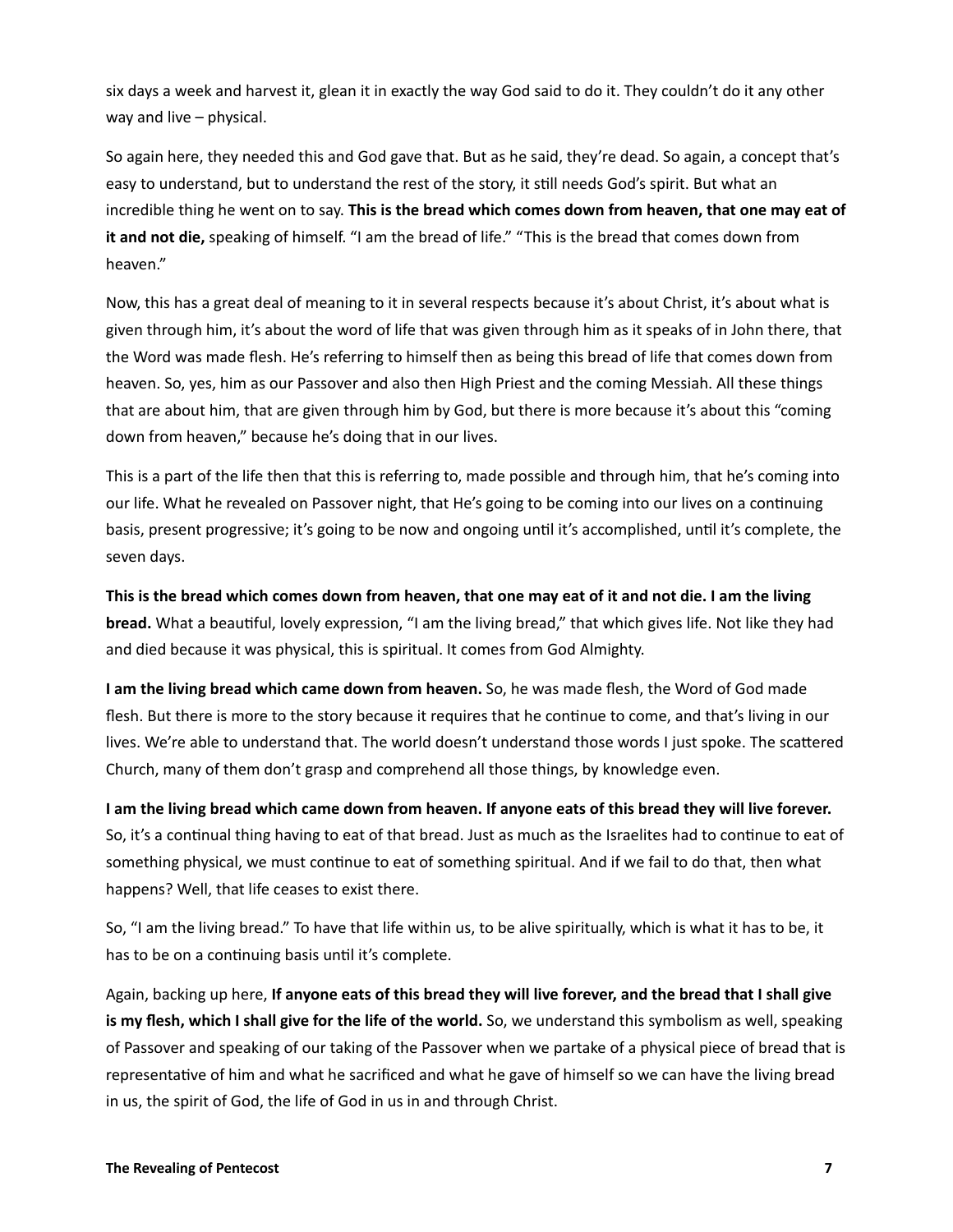**And the bread that I shall give is my flesh, which I shall give for the life of the world.** Meaning the life so we can have life, because it's the only way we can have this kind of life.

1 Corinthians 5, what Paul had to speak of concerning this period of time of Passover and this bread and so forth. Again, something that has great meaning to us.

**1 Corinthians 5:7—Purge out, therefore, the old leaven so that you may be a new lump.** Not a one-time event like it is when we observe this period of time of the Feast of Unleavened Bread when we're to put all leaven out of our homes for the seven days. But this we do constantly, continually, striving to become that new lump, striving to get rid of the other that's not to be a part of this.

**Purge out, therefore**, having to do with getting rid of every bit of it, purge it out, get rid of it, **the old leaven, so that you may be a new lump, even as**, or as the expression is in Greek, "just as" – **even as (just as) you are unleavened**. Not speaking of them being unleavened spiritually but because of what they're observing, of what Paul is describing here concerning Passover that was approaching and keeping the Feast of Unleavened Bread, that which we all do, we get rid of physical leaven.

As we enter into that day, the first High Day of the year, we've gotten rid of the physical leaven. This example then of getting rid of the spiritual, that which is not spiritual but that which is leavened, the sin, must be gotten rid of, we must fight against it.

**Therefore, let us keep the Feast, not with old leaven.** So, we're to strive before we keep Passover even to zero in on, focus on things that need to be changed in our life, more than any other year, as a whole. Not that we don't do it at other times of the year, because we're to do this on a continuing basis, but especially at that time of year because of the seriousness of partaking of the Passover service and striving to do it in a right way, in a right mind so that that's so deeply engrained in our mind that we work to, strive to live that throughout the rest of the year, year by year.

And so here is a matter then of grasping the importance, as it always is, about relationships. Because partaking of the Passover, as it goes on later in 1 Corinthians to talk about, it's about the Body of Christ, the Church of God, and our relationship with one another and striving to make those things right.

That's why I've spoken on recently here about some of those things that just aren't done in some cases in life, where people begin to let down and let up and aren't living what they should be living in their relationships with others.

Anyway, going on, **verse 8—Therefore, let us keep the Feast, not with old leaven, neither with the leaven of malice and wickedness,** of evil. We're not to keep God's way of life or go through the motions of it with sin and evil and malice, malice in how we think toward one another.

So often when I hear of people judging each other or judging someone else, and harsh in their judgment toward someone else, sometimes we're not that merciful and don't strive to be a peacemaker as God tells us we need to do. We can revert back to the old self, the old leaven, the old lump, if you will, being leavened then and filled with sin and not grasping how evil it is to think badly toward, to speak badly of, to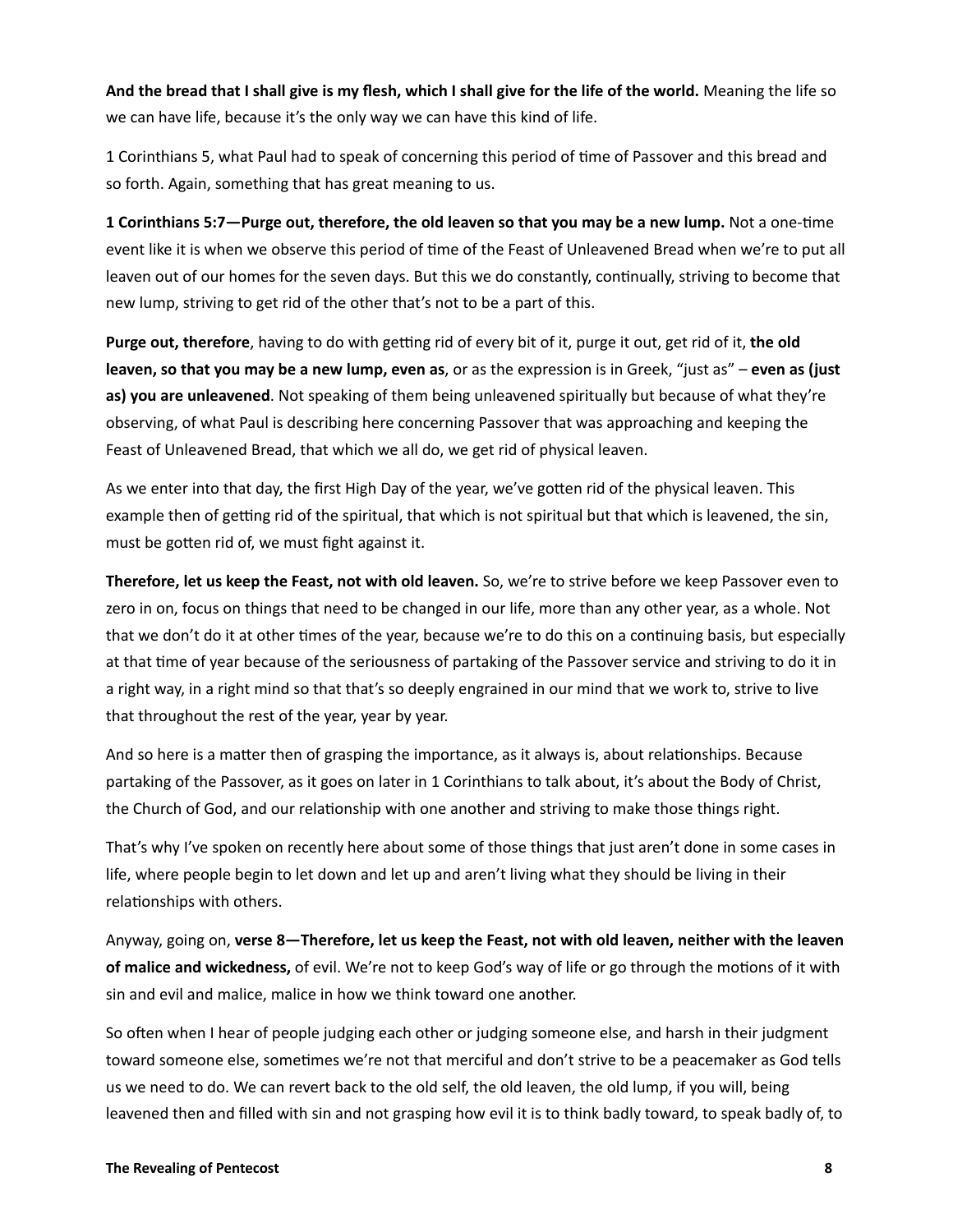harshly judge someone else, and just not understanding how they could do something. "I just don't know how they could do that." "How could they be like that?"

When is the last time you thought like that, even said something like that, "I just don't know how they could do that?" It's like, "I would never do that so how could they do that?" "How could so-and-so, you know, be like that and do something?" "It just boggles my mind how so-and-so…" and then we sin. We don't realize what we're doing, that we're tearing down someone.

Now, it's one thing, especially within the ministry, to have to pass along certain information. People get caught in this thing, "Well, you're telling on so-and-so…" No, there are things that the ministry must know for the health and the security and the welfare of the Church, and it's the responsibility then to be of a specific part of the Body, a unique Body in itself, of that which is a matter of how information is moved along, of how certain things are given so there is that which is an oversight then of the Body that is positive and good.

There are ministers who are good at that, of passing things along, just informing of a battle that someone may be going through or something that someone has done that wasn't right, that wasn't good in their relationship with someone else. It's not a matter of trying to tear them down, it's just a matter of saying this is something they've gone through, and then sometimes if that comes from other areas as well there is other information that comes along that helps for a clearer picture, God revealing how He is dealing with it, how He wants it to be dealt with, or the fact that it needs to be dealt with for the health and the security and the welfare of the Body.

Sometimes people even within the ministry have a difficult time grasping some of those things and understanding their responsibility to stand, to stand firm, but to be merciful, to understand we all have our weaknesses and our problems, and our desire is to see that individuals come through whatever it is they're dealing with. That's what love is about, patience and working within a family, protecting within a family.

But too often it's easy to find fault with someone and tear them down. What we do then if we get caught in something like that is we're looking at ourselves and seeing ourselves as being so much better. It's not about being better. We should be more mature if we're serving in various areas or if people have been longer in the Church, in the Body, and they're able to see that someone is having a difficult time and they've done something wrong, if that be the case, but not looking badly upon them, not condemning them, not saying to someone else in the Church, "Oh, I just don't know how so-and-so could be doing that or did that," and spreading things around that sometimes that obviously become a matter of gossip and shouldn't be talked about in the first place.

So, within the Body like that when something like that is done, what we do is we're lifting up ourselves and we're judging because "We're not like that. We don't do things like that." Guess that's a part on my mind and a part of this sermon right now because some of those things just continue on and they need to be dealt with to live this.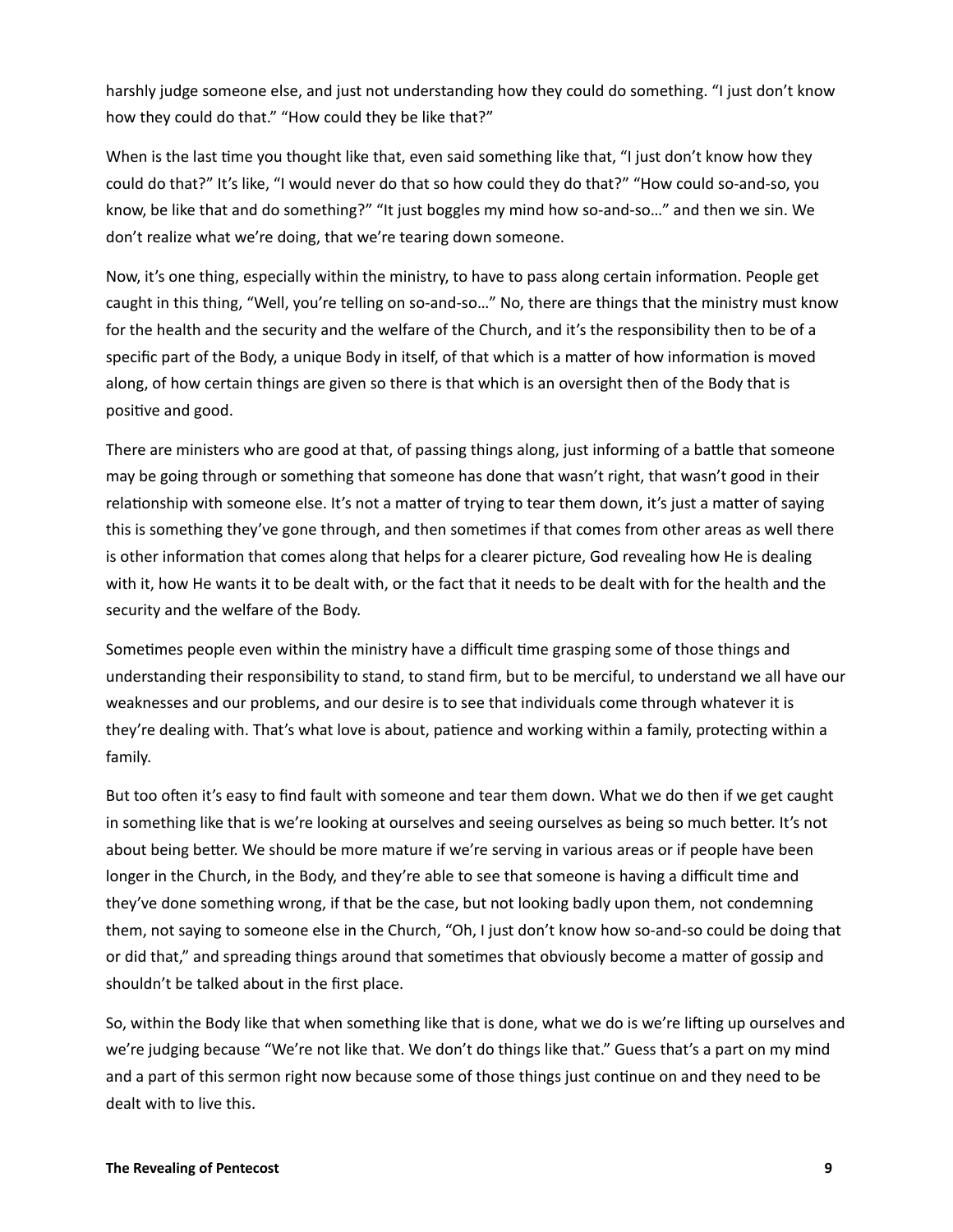**Purge out, therefore, the old leaven, so that you maybe be a new lump, even as** (just as) **you are unleavened, for even Christ our Passover is sacrificed for us. (Verse 8) Therefore, let us keep the Feast, not with old leaven, neither with the leaven of malice and wickedness, but with the unleavened bread of sincerity and truth.** See, that's the difference. God's way working within us through the power of God's holy spirit, that which reflects Christ dwelling within us is when there is sincerity and truth, that which is of that same mind, that which is a matter of love, of patience especially within the Body and within the Church, and a desire to see everyone come through this.

Christ gave his life so that we could come through these things. Not to hold something against us but to forgive. That's what we're to live.

**Leviticus 23:6**, again, going back there: **On the fifteenth day of the same month is the Feast of Unleavened Bread unto the Eternal. Seven days you must eat unleavened bread.** Always. **In the first day you shall have a holy convocation, and you shall not do your servile work,** or as it's translated so often, meaning your regular work, your regular routines of labor and work that we do through the week, whatever that might be, whether it be job or other things around our home besides food and eating of food and cleaning ourselves and washing and so forth.

It's not a time to go through and do spring cleaning or clean up the house. We make our beds, we do other things, the smaller things, the normal routine, but not the things that require more work, more labor in the sense of this is a time to observe in a different manner. We learn that balance through time.

**Verse 8—But you shall offer an offering made by fire.** We've just gone through some of those things about offerings and the meaning of that, of going back in the history of the fulfilling of Passover and so forth and how God was working all the way back, candidly, to when you talk about Abraham, Isaac, and Jacob in understanding how He worked in their lives. Abel's life as well, going even back to there, about offerings, and understanding why offerings were given, were the purpose of finding favor, receiving favor (because we know we need help), and of mercy, a desire for mercy because we know we need mercy from God.

That's what this is about, "an offering made by fire." Well, what is that? It's a willingness to go through whatever we need to go through, to sacrifice. It's that thing that is a matter of hardship or trial or a willingness then to go through whatever is necessary to do what is right.

**But you shall offer an offering made by fire unto the Eternal for seven days. And in the seventh day is a holy convocation, and you shall not do your regular routine,** in the sense of labor and work, harder work **in it.**

**Verse 9—Then the Eternal spoke to Moses saying, Speak to the children of Israel and tell them, When you have come into the land which I give to you, you shall reap the harvest of it.** Now, they didn't have any harvests before this. There were things here about these Holy Days they never understood. They were being given them now and God was beginning to give them knowledge of there are times to observe, but they didn't grasp it all yet. There were things that just weren't given to Abraham, Isaac, and Jacob in the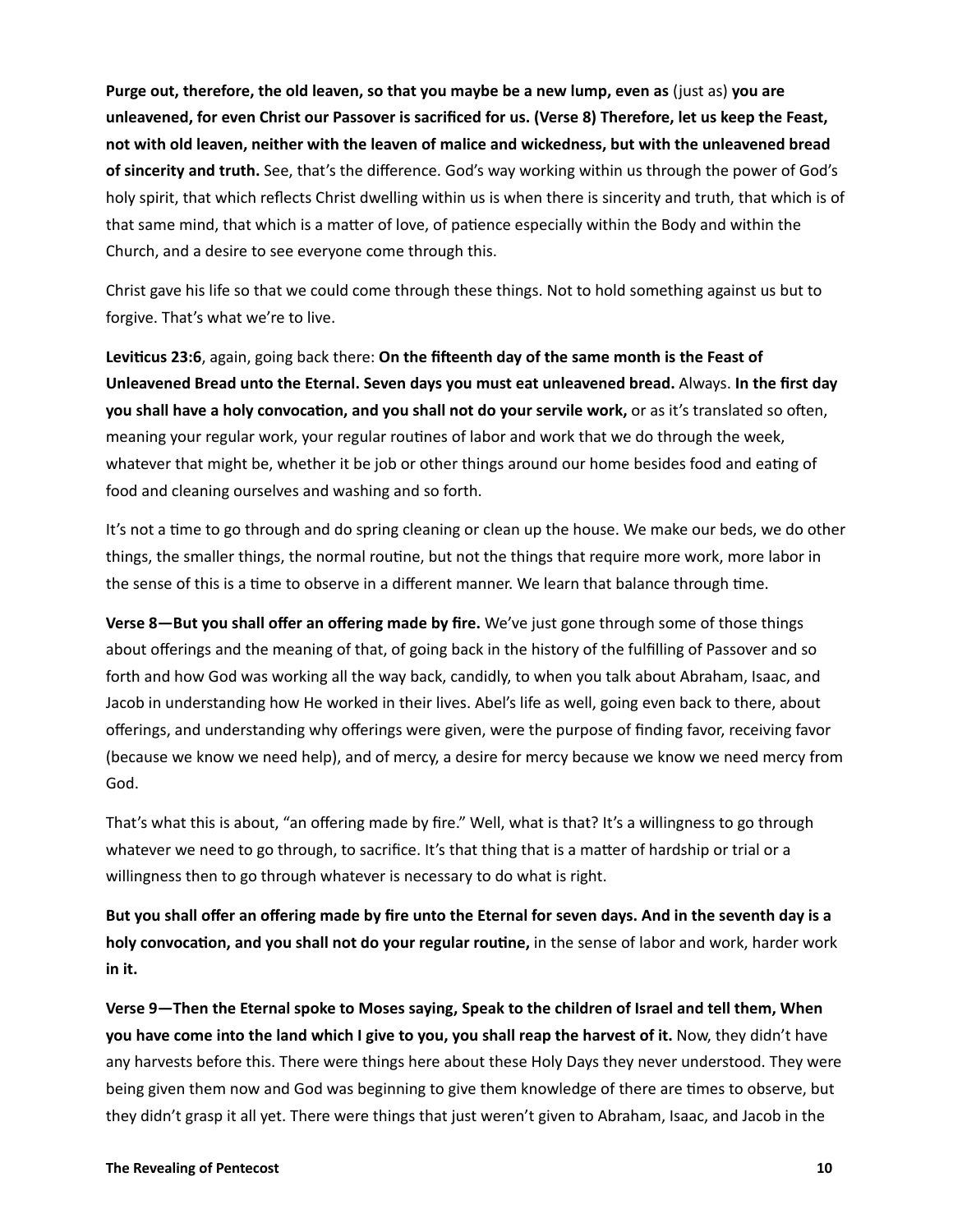same way. And now all of a sudden He's beginning to reveal to them the importance of specific periods of time.

There had never been a Passover until we got to Exodus. There was never a time for having harvest. When they went out for forty years, there were no harvests of the land. So, though things were given at certain times there about a Passover, and then law and certain things were given while they were in the wilderness, and knowledge of these things in Leviticus were given to Moses, they still weren't in the promised land, and they didn't have a harvest yet.

That's why He says, **When you come into the land**. This is when it's going to happen, the first ability to observe, because these are the things required in the observance of this time. **…which I give to you, you shall reap the harvest of it. Then you shall bring a sheaf of it** or **from it,** if you will, **a sheaf from the harvest.**

Now, again, in our past some of this people got caught up in various things that weren't understood, that Judaism didn't even understand, and so even understanding this, that this word "firstfruits" is not the word for firstfruits, and because of not understanding some of these simple things a lot of different ideas came out as to when they did some of these things and so forth, and there was incredible confusion. What a blessing that God has removed that confusion in this end-time.

**…and you shall reap the harvest of it. Then you shall bring a sheaf of it** or **from it…** and this word is not "firstfruits," it's the word for "beginning." So, as they began the harvest, when they began to cut it down, in other words, as an example, if it were wheat and they began to cut it down, then they would go and take a sheaf. Now, it wasn't the first part of the harvest. It didn't mean it had to be the very first piece cut, though it could be, whatever they wanted to do. But as they began the harvest at that particular time they were to go out and have a sheaf of it, bind it together, as it were, and bring it in, as it says here.

So, notice: **so you shall bring a sheaf of it,** from the beginning of that harvest, **unto the priest.** So again here, this is the very beginning of it and bring it to the priest and then, **then he shall wave the sheaf before the Eternal to be accepted for you,** being about Christ.

What a beautiful picture here, to be accepted before the Eternal for us. So, God has these things that He does as part of ceremony to teach us, to lead us, and to fulfill, to make it very clear certain things have been fulfilled.

**…to be accepted for you on…** Because he had to be accepted to be our Passover by God Almighty, the authority that goes with that. Then we have opportunity through our Passover to come before God, and on and on it goes.

**…to be accepted for you; on the day after the Sabbath the priest shall wave it.** So, in other words, the day after the Sabbath is the first day of the week, Sunday. So, that's when the sheaf was to be waved, and we know the incredible story.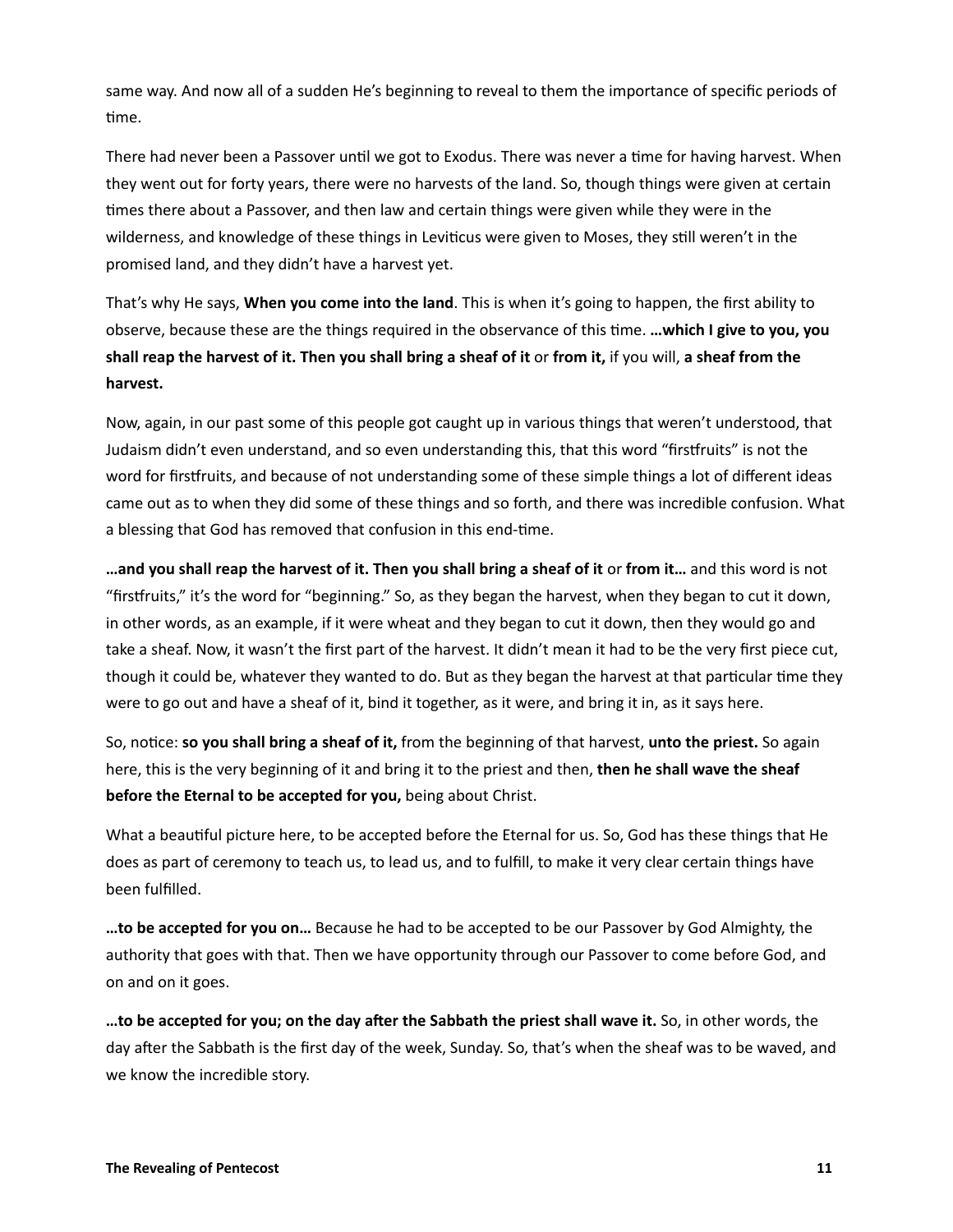What an awesome thing that God has given to us to grasp and understand even more fully, that that period of time from being at the tomb, and then as Mary and some others were going back, but as they were walking along at the first he said, "Don't touch me," and then later on they grabbed him around his legs and held on to him and he let them.

Because at that moment in time was the time of the waving of the sheaf, the very beginning in the morning there of when these things would have been a part of a ceremony, something done by the priesthood, by the High Priest himself in waving the sheaf that represented Christ. Here Christ was accepted at that period of time.

It wasn't about it being resurrected at that time like the world understands and thinks, and sometimes people in the church have still thought he was resurrected there in the morning. No, he was resurrected at the end of the Sabbath day.

**On the day when you wave the sheaf you shall offer a male lamb of the first year that is without blemish for a burnt offering unto the Eternal.** So again, so many of these things then again, symbolic of what Christ was to fulfill, different parts of it, but so much then about what he was fulfilling.

So again, it's when the very specific instruction given by God, it's here, in other words, that we begin to have revealed to us when Pentecost is to be observed. So, it's from this moment in time.

**Verse 15—Then you shall count unto you from the day after the Sabbath, from the day that you brought the sheaf of the wave offering.** So again here, in that morning here is that wave sheaf, and it's done on a Sunday.

**Even unto the day after the seventh Sabbath you shall number fifty days.** So here it's telling about a count. So when the wave sheaf was offered up you're to begin a count from that day, from that Sunday, and you begin counting forward, and you go through seven days seven times. So, as you do that and you come up to the seventh day, always the Sabbath, the seventh day, and then one more day that's to be added.

So, it says, **Even unto the day after,** the next day, in other words, **after the seventh Sabbath you shall number fifty days.** That's the only way to number/count fifty days. Because you only have forty-nine to the Sabbath, that seventh Sabbath, after counting from the wave sheaf, and now one more day, Sunday, first day of the week.

## It says, **You shall offer a new meat offering unto the Eternal.**

Now, there are several incredible accounts that have great meaning that is contained in the fulfillment of Pentecost. The first, I think of the first account of that which we grasp is the 10 Commandments were given to the Israelites on Pentecost. Again, what incredible meaning. Here they were given the law. But their whole history, what an incredible story, the whole story of a physical people who are being taken to the promised land, very carnal as God brought them out of Egypt and was working with them on a physical plane; He was bringing them to the promised land.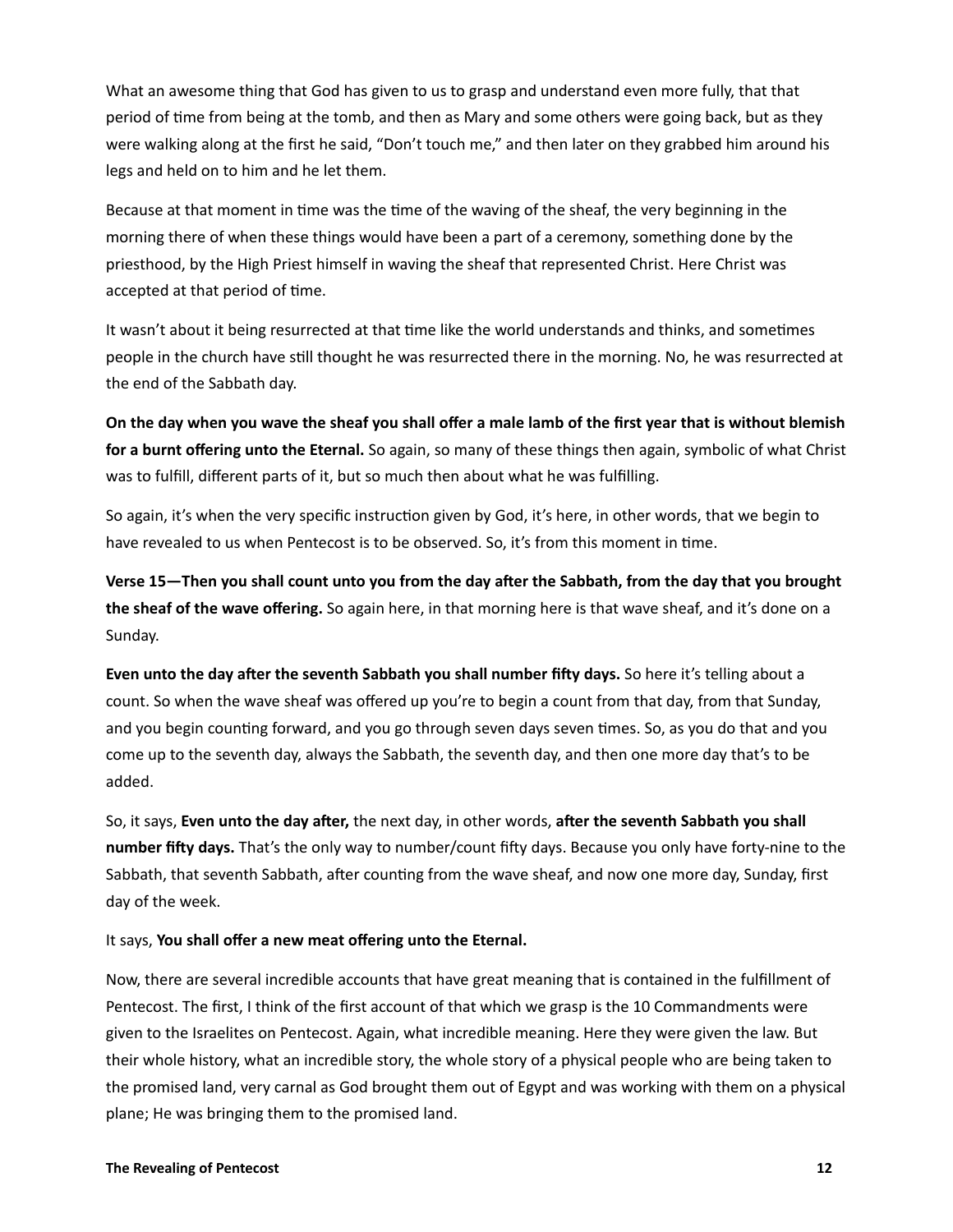But even when the law was given they weren't able to keep God's 10 Commandments. The whole lesson and the whole story of that is so awesome to understand. No one can keep God's law in spirit and in truth though they be written there, codified, written out.

Not to take the Lord's name in vain, and even what that means. The most the world can get out of that is cursing, as a whole, and things of that nature. Then to understand the spirit of the rest of the law, they can't.

So, there are physical things that they can strive to do but it's not true, it's not what's required, it's not what has to be there when it's all said and done. The only way to do it is through God's spirit. Because it's a spiritual thing. The law is spiritual.

So again here, their whole history was one that they couldn't keep it. Just like I mentioned a moment ago, people can keep a seventh-day Sabbath, but it doesn't mean they're really keeping it before God the way God has given. They can't because they can't even see the spirit in it, the spiritual part of it, what it means, what it's all about.

So, let's turn over there to Acts 1 and again be reminded of some of this. Because this was a point of time that was leading up to Pentecost after Christ was received as Passover. And so here is that story.

**Acts 1:1**, awesomely inspiring, **So the former account I made**. So, it's Luke that's writing, and he says, "the former account," speaking of the Book of Luke in that respect, and he's going through and talking now as he's writing this book, the Book of Acts.

**The former account I made, O Theophilus, of all that Joshua began both to do and to teach.** So, that was contained in the book he wrote. **…until the day in which he was taken up, after he through the holy spirit had given commandments to the apostles whom he had chosen.** So again here, it's going through systematically here now and bringing us to this moment in time because he's previously told about the life of Christ and those things that led up to this moment in time.

**…to whom he also presented himself alive after his suffering by many infallible proofs.** So again, having written about some of that, of certain things that were there, that he is alive, he's not dead anymore, and talking about those various accounts.

**…being seen by them during forty days, and speaking of the things pertaining to the Kingdom of God.** So, what an incredible thing, things that were eventually revealed more by the disciples, the apostles as these very things here were being taught during that forty days by Christ, more things about the Kingdom of God that came out in writings later on as God built upon those things for them to see and to teach the Church.

But what an incredible thing that so much more was given. I think of the night of Passover and what Christ gave. Some of the most awesome things that were revealed to mankind, and then during that forty days to know that there was so much that was given that's not recorded fully. But there was much, much there, obviously.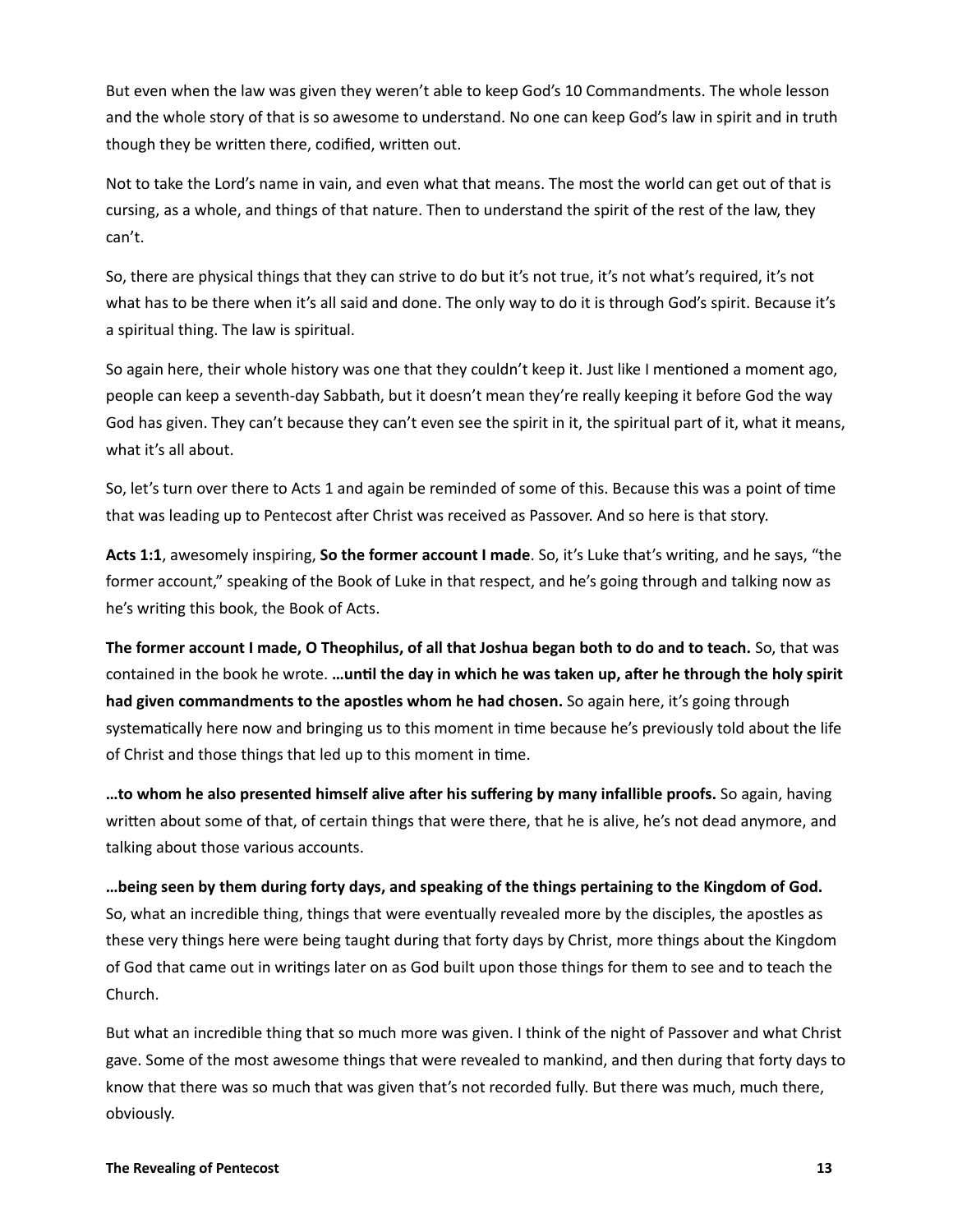So going on, **verse 4—Then being assembled together with them, he commanded them not to depart from Jerusalem but to wait for the promise of the Father, which you have heard from me, For John truly baptized with water...** So again here, what an incredible story here that's being covered in Acts and talking about this promise. They were told to stay there in that area rather than going off and back to certain other areas. Because they didn't know what to do.

So they had Christ there for forty days, and then they were told to stay there until the promise of the Father was given to them, which is about the holy spirit. They didn't fully grasp what was coming yet but they were told to wait there until it was made clear to them what it was, and then it was. Peter and the different ones there and what they experienced, and they knew, there were things that they knew then that were incredibly inspiring to them and moving to them.

So this story goes on here, **For John truly baptized with water.** So, we go down in the water and we come back up, so it means to be immersed in water. It's the beginning of a process of people repenting and wanting God. So, there were people who'd repented before just by John the Baptist, but it was a physical thing. It wasn't a spiritual thing. It was a desire to draw close to God, to be able to have a process of being able to be forgiven of sin, though that wasn't fully grasped yet. But it was understanding there's a need in order to go through this to show repentance, and this is what showed it.

**And you shall be baptized,** immersed in **the holy spirit.** So John did this with water but now you're to be immersed in the holy spirit **not many days from now.** Again, they didn't know what this was all about, but they were going to experience it.

Romans 8. Let's turn over to **Romans 8:1—Now, therefore, there is no condemnation to those who are in Joshua the Christ.** So important. We know what that means to be in Joshua, to be dwelling in Joshua and God the Father, and they dwelling in us through the power of the holy spirit. So, our desire is to be filled with God's spirit that they dwell in us. But we have to dwell in what is true, what is right, the unleavened bread of life, to walk in a certain way. So, to be in them means there is a way of life we are to walk in. That's what that's all about, which is a spiritual matter.

**Now, therefore, there is no condemnation to those who are in Christ Joshua,** as it says here, **who do not walk according to,** or "after" as it is, or **according to the flesh.** You know, any way we want to. That's why so many have left the Church because they began to live in something that they shouldn't be, walk in something that they shouldn't be walking in, doing that which they shouldn't be doing.

**…who do not walk after the flesh.** And so, if our desire is not to do that and we're fighting against that and we're on guard and watching against that and repenting of those things.

**…but after the spirit.** That's what it's talking about here. Our desire is to be filled with the spirit. To be filled with that spirit means we must walk in it. There is a way of life to live. We can't just live it any way we want to. I mean, of some of the most basic and simplest things that I've mentioned so often. We can't simply not tithe a full tithe to God and think somehow we're walking in the spirit, or not give annual Holy Day offerings, which is required of God's people seven times in a year.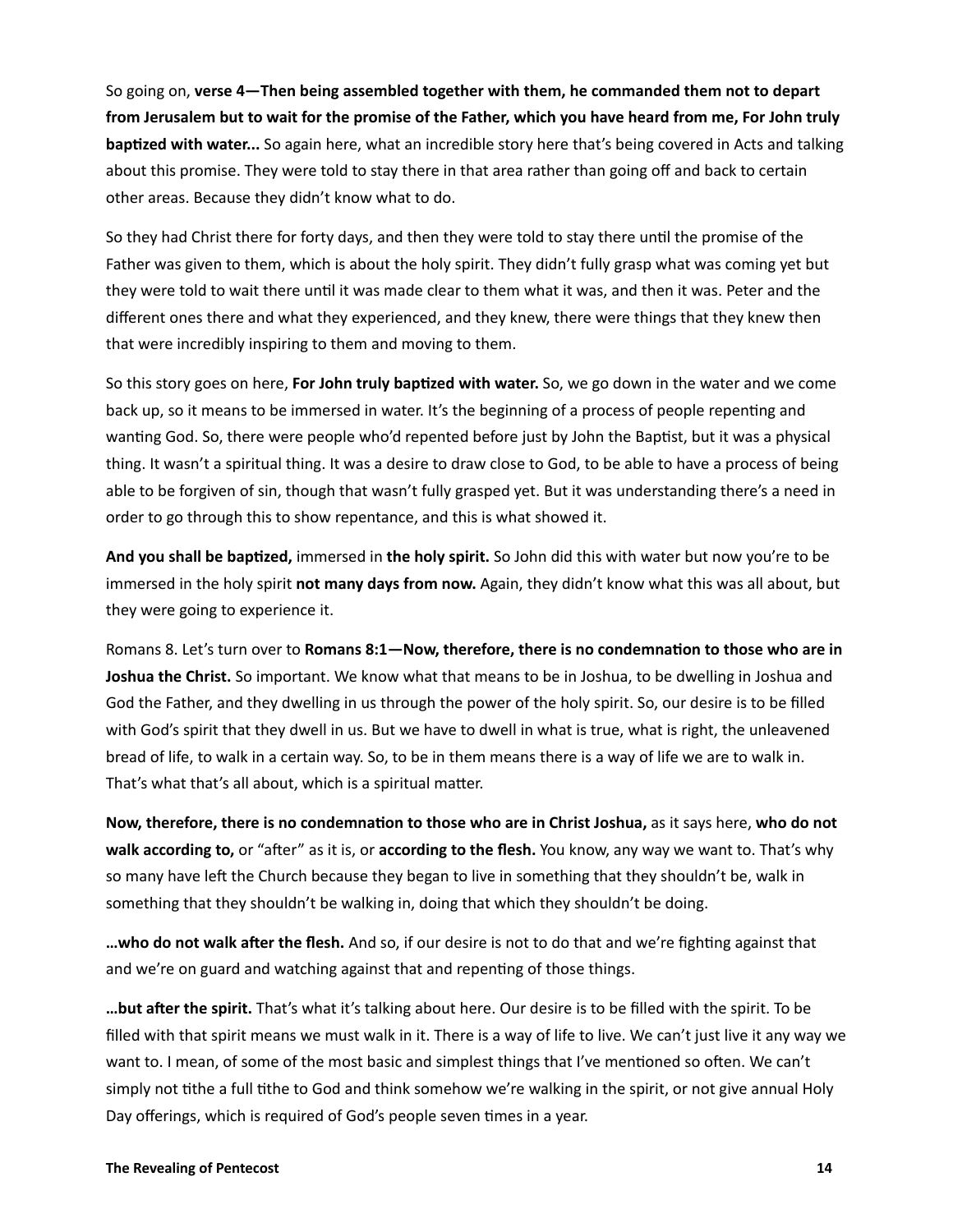So again, we can't do that. There are things we can't do in our relationships toward others or toward the world. There are things that are restricted, that are not right, that destroy. And so, we have to fight against the pulls of the flesh, the mind, the lust of the flesh, the lust of the mind, and the biggie, the pride of life. Because it's the pride of life that leads us to all other, to all sin in the first place. We lift ourselves up, we begin seeing ourselves in a way that isn't right, we begin to justify what we're doing. It's a sick, sick mind. That's what Satan did.

**For the law of the spirit of life –** "the law of the spirit of life" **– in Joshua the Christ has made me free from the law of sin and death.** So there's a process. Law. It has to be done in a certain way. Joshua the Christ our Passover, the ability to be forgiven of sin, the need, the importance of repenting constantly of sin, not just before baptism but of constantly fighting this fight, desiring to walk in the spirit.

To walk in the spirit means that we have to be repenting of sin, we have to be seeing things in our life that need to be changed and gotten rid of and fight against those things. "An offering made by fire." It's not easy.

"And Joshua the Christ has made me free from the law of sin and death." So, the reason we don't have the death penalty over us. But for those who leave, for those who go away from God, I think of how heinous, how sick and...can they come back? It's between them and God. God knows how far the mind goes or what happens in people's lives, but it has to take repentance, a lot of repentance, a lot of crying out to God, a lot of striving to fight against self and to change one's life, seeking that mercy and that help from God.

**Verse 3—For what the law could not do, in that it was weak through the flesh…** So, I'm amazed sometimes when I read some of this and think aboout the protestant world. But they can't help it, they're blind, so they find fault with the law. It's not the law. The fault wasn't in the law. The law was perfect. The law is holy.

"For what the law could not do, in that it was weak through the flesh…" In other words, human beings are weak – in the flesh – can't keep the law of God, can't keep the 10 Commandments, as it were, or any of the law and ways of God.

**…in that it was weak through the flesh,** in other word, the human impossibility to keep the law, to obey the law, **God sending His own Son in the likeness of sinful flesh,** in human life, **and for/because of sin** it's why he came, because of sin—**condemned sin in the flesh,** in himself, having lived perfectly and then being that perfect Passover, that perfect sacrifice, whereby it's through him then, faith in him, faith in what he did, faith in the truth that God has given us of what we must do, that we must come to that point where we repent of sin, where we acknowledge and receive that into our lives, and understand that's the only way that he will dwell in us, is that we continue in that. To stray away from that, it's over with; it comes to a stop.

"Condemned sin in the flesh." It's the only way to deal with sin, to get rid of sin, through the forgiveness of sin through Christ's blood.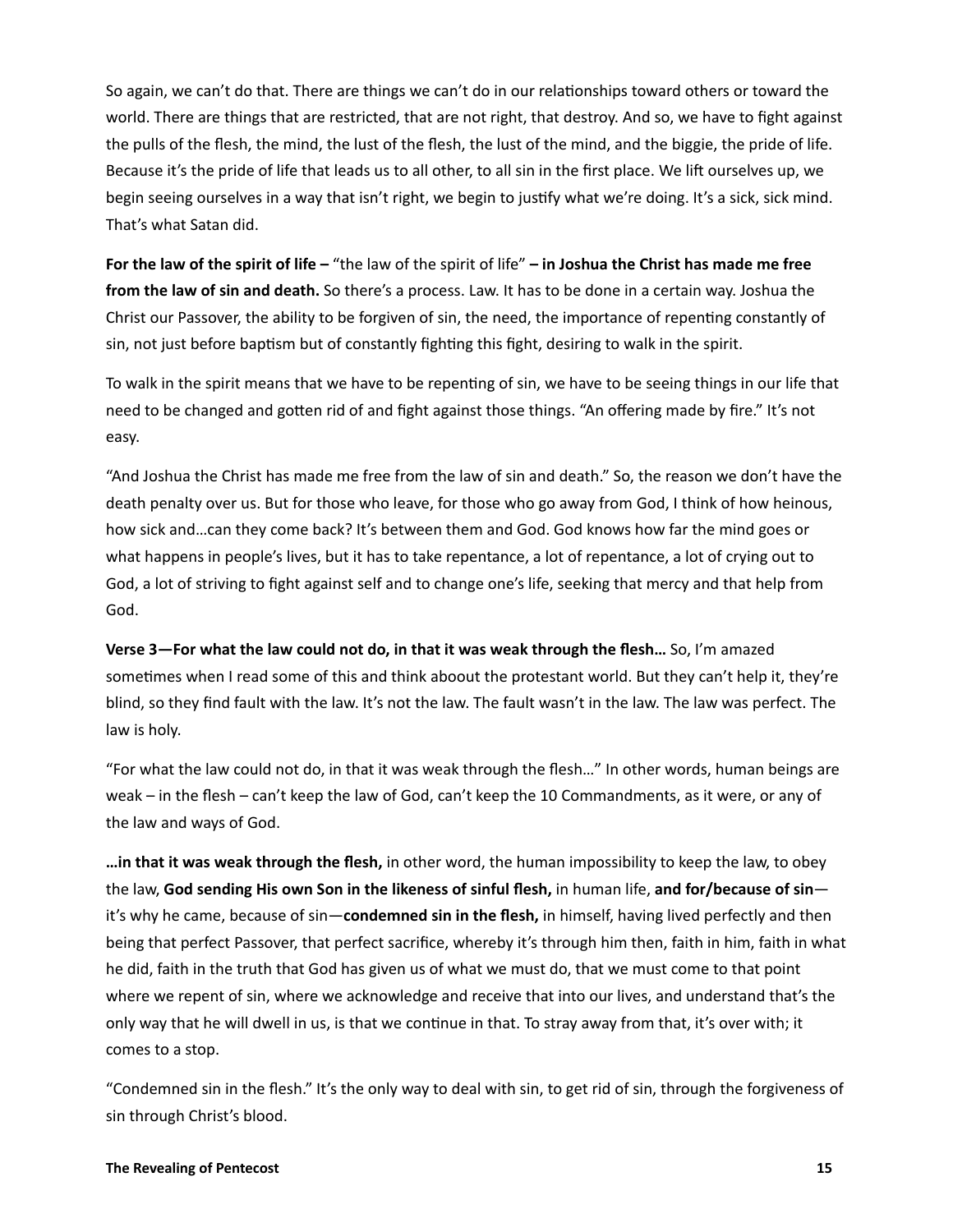**…so that the righteousness of the law might be fulfilled in us.** "The righteousness of the law," we understand how that is, is a matter of the ability to know the truth in the sense of being able to believe what is true. God gives us that ability by opening up our minds to see it, and then we make choice to live by it. So, whatever that might be then that's a process, we come to understand that. We grasp the greater significance of what it's all about to live in this way of life.

So again, "so that the righteousness of the law." We live by faith because we believe; we're able to believe what is true and we choose to live by it, so that's what righteousness is. It's not because we're righteous, it's because God accounts that to us for righteousness because we believe and then we strive to live by it. With God's help of His holy spirit in us we've chosen to live by it. We make that choice. We enter into the fight by choice. It's because we believe those things, not that we're able to do it perfectly. Because we can't.

So on and on it goes, repeating, repeating, repeating, because sometimes people forget. The vast majority who have ever been called forget and walk away from this.

So again, **that the righteousness of the law might be fulfilled in us who do not walk after the flesh,** because then we're not living by what we've been given to see and believe and know is true, which so much was sacrificed to give us the ability to see it. **…but after the spirit.**

**Verse 5—For those who are after the flesh do mind,** in other words, set their minds on the things of the flesh, **but they who are of the spirit, the things of the spirit.** This way of life, how we're supposed to live, how we're to be merciful to one another, how we're to be forgiving. Not to be judgmental. These are the things of the spirit. So, that's a choice to live by those things and to fight against that which works contrary to this.

So again here, **set their minds to the things of the spirit… But those who are after the spirit, the things of the spirit, for to be carnally minded is death, but to be spiritually minded is life and peace.** Peace is a product. God will give the life that's full and rich in the power of His spirit, but the product that is produced by it all is peace. And where there is not peace there is sin. Where there is lots of drama, there's sin, because drama is contrary to peace.

**Because the carnal mind is enmity against God.** Something that only those who are called can really grasp in depth, that the mind, the carnal mind of and by itself resists God, it fights against God. Even when one is baptized and begins to let down spiritually in their life and begins to do something they shouldn't do it's giving in to this mindset that's enmity against God.

**For it is not subject to the law of God;** can't do it without God's help. Must continually be fighting, continually crying out for God's spirit to live and dwell within us so we can live this way of life.

**For it is not subject to the law of God, neither indeed can be.** So again, Pentecost, why it was given – so we could have the holy spirit, that which was given on Pentecost 31 AD and continues on. Incredible what God gave and sacrificed in order to give us that. That's why I can't help but think every time I think of this, and say it so often, I think of the vast majority who have gone by the wayside who lose this, who perhaps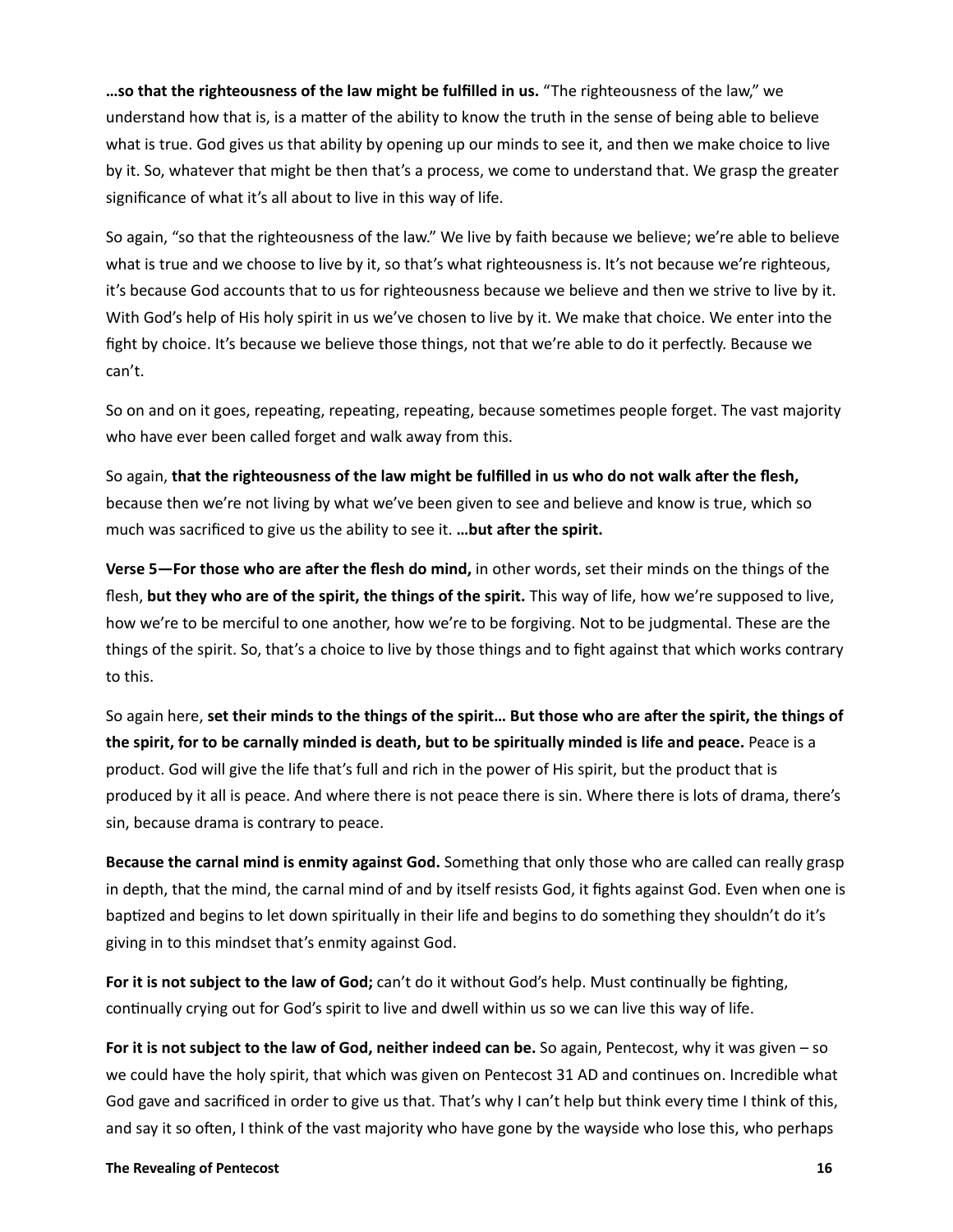never even had this, to grasp what was sacrificed to give us this, this life, this spirit, to dwell in a certain way of life and thinking.

**For it is not subject to the law of God, neither indeed can be.** The carnal mind. **So then they who are after the flesh cannot please God.** What a horrible thing to be called into God's Church and not pleasing God because of our own choices and how we're living that's contrary to God. We have to fight against that. That's a choice. It's one to the end of our physical life.

**But you are not in the flesh, but in the spirit if…if so be that,** in essence, or as it says in some, **since indeed the spirit of God,** as it says, **dwells in you.** And it really is about "if so be" because that's the determining factor. God's spirit has to be in us, what this day pictures, the law that was given, but then the ability to keep it was given on the day of Pentecost. Beautiful!

**Verse 9—But you are not in the flesh, but in the spirit.** This is the way. This is the only way. **…if so be that the spirit of God dwell in you. Now, if anyone does not have the spirit of Christ he is none of his.** The vast majority who have come into the Church are not of him anymore through time, through the last 2,000 years.

That's why I think of **Philippians 2:5** which says, **Let this mind be in you which was also in Joshua the Christ.** That's what we want. We want that mind. We want the mind of God Almighty, and it comes, and it's made possible in and through Joshua.

Now, one of the most awesome things that God has only in recent time revealed to the Church about Pentecost is how the counting for it has greater meaning when understanding the wave sheaf and how it ties together so powerfully with the wave loaves of Pentecost. That's something we haven't grasped in times past. And it's powerful, it's beautiful.

I think of how incredible it really is to be able to grasp this in a deeper way toward the end, and then it gives us an ability to see other things which God wants us to grasp, that there are going to be certain things happening at this time.

So, let's go back again and pick this up in **Leviticus 23:15** where it says, **Then you shall count unto you from the day after the Sabbath, from the day that you brought the sheaf of the wave offering.** In other words, from that Sunday, the sheaf of the wave offering, which is about Christ. **…seven Sabbaths shall be complete, even unto the day after,** in other words, the next day, **the seventh Sabbath you shall number**  (so there's one more day), **you shall number fifty days. And you shall offer a new meat offering unto the Eternal.**

**You shall bring out of your habitations two wave loaves of two-tenths a measurement. They shall be of fine flour, and they shall be baked with leaven.** The symbolism in these things is so incredible. God has worked with those things that are physical to give us an insight through the power of His holy spirit, of that which is spiritual, that makes it come alive, that makes it beautiful.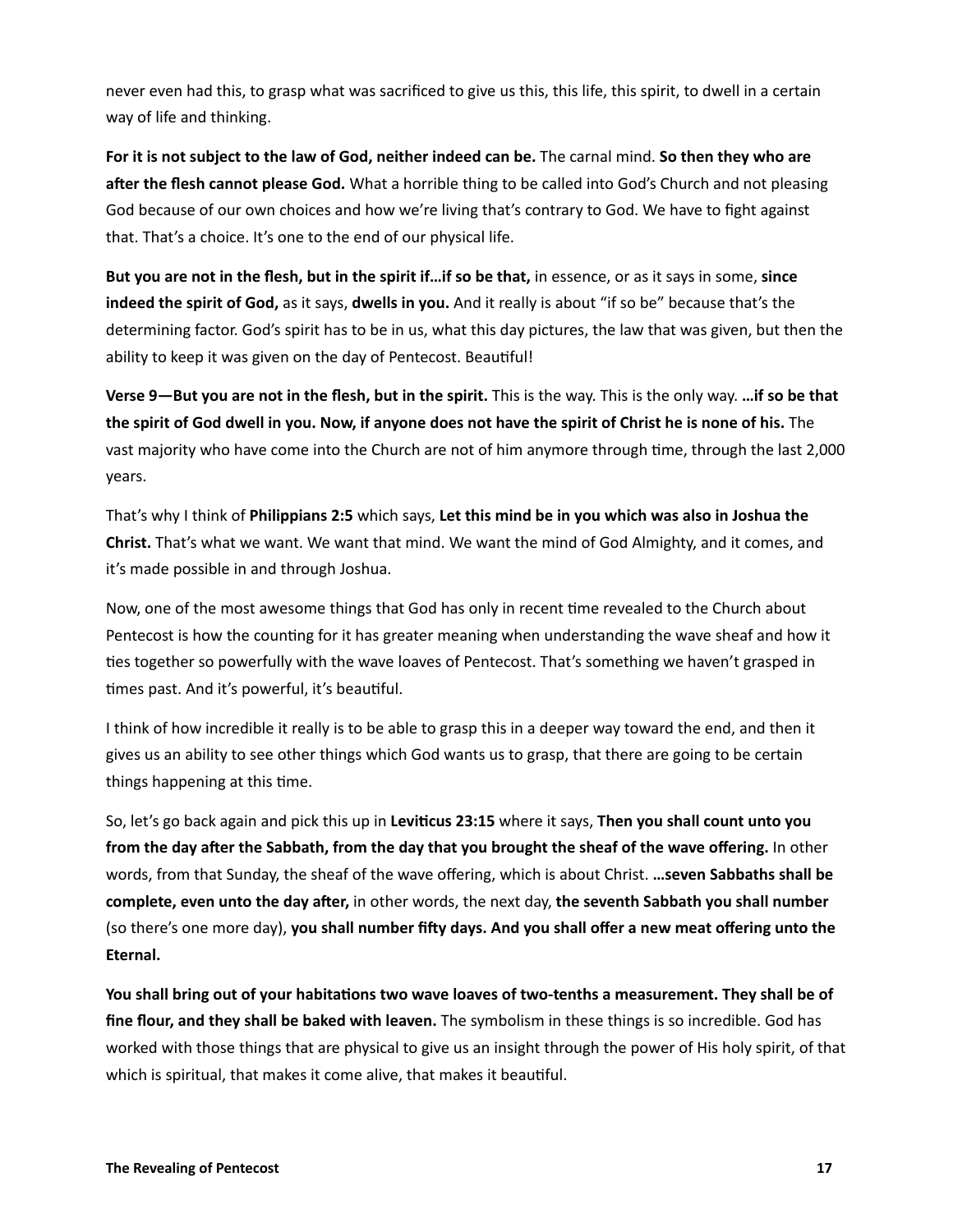Here this example of two wave loaves. I think of times past that in the Church that people didn't understand. "Why? What are two…?" But they didn't understand about two wave loaves. But we didn't know. God hadn't given it to us yet as a whole, in of understanding it.

But the greater question was how could those in the first four thousand years before Christ be a part of something when he wasn't around? It's like, how were they able to be saved? We in the Church grasped that process of salvation that we have to go through in and through Christ, but to understand what happened in the first four thousand years and how they can be a part without going through the same thing? Some have not understood in times past.

God has worked in different ways in different times, and in the first four thousand years He worked in a very specific way, individually so. Not through Christ. Christ wasn't here. And so, He worked in a very specific way to call individuals, to work with them, to mold and fashion them. We have this portion of time in where God worked, a long period of time, four thousand years, but they lived by something that they still were told about a Messiah. God in scripture makes clear that they were given knowledge of, understanding of a Messiah, a Christ who would bring salvation to the world. Things even about His government, the Kingdom of God that was to be established, His Kingdom.

They didn't grasp and comprehend these things, how it was going to be, or what it was going to be, and so often they saw something physical. Well, that's the only way they could see it at that point in time. But it starts in a physical earth, obviously, but it's about something far greater.

And so, they believed that God would send in His time one to deliver, one to save. They didn't understand all the ins and outs of it, they didn't understand the things of Passover and so forth, but they believed God, they believed things that God had to say and what God had to say. Though these things were small as far as content and amount to be told, not a lot of knowledge, it was enough. The fact that God had chosen this process, that's enough.

It was a matter of the Messiah, the Christ – the Messiah to them – that they had this belief, of one who would save, of one who would deliver, of one of God. They had this hope within them not knowing what that fully meant or when it would be and yet God had told them, in essence, at different times that there would be that which would happen, and basically, always in the future.

So they had this hope within them. That's the first love. They believed in the Messiah, they lived by faith. Things they lived by was accounted to them for righteousness and so God worked with them, just in a different way.

Then when the Church began, a different loaf, that second loaf now being worked with in a different way with larger groups of people, more people being worked with, in that respect, but now in and through Christ, the Messiah, but as Passover, with greater revelation and understanding of the process.

That's the two wave loaves, two periods of times, and those who were called at that time who had sin in their life as it goes on to say here. **You shall bring out of your habitations two wave loaves of two-tenths measurement. They shall be of fine flour, and they shall be baked with leaven.** Sin! They're going to be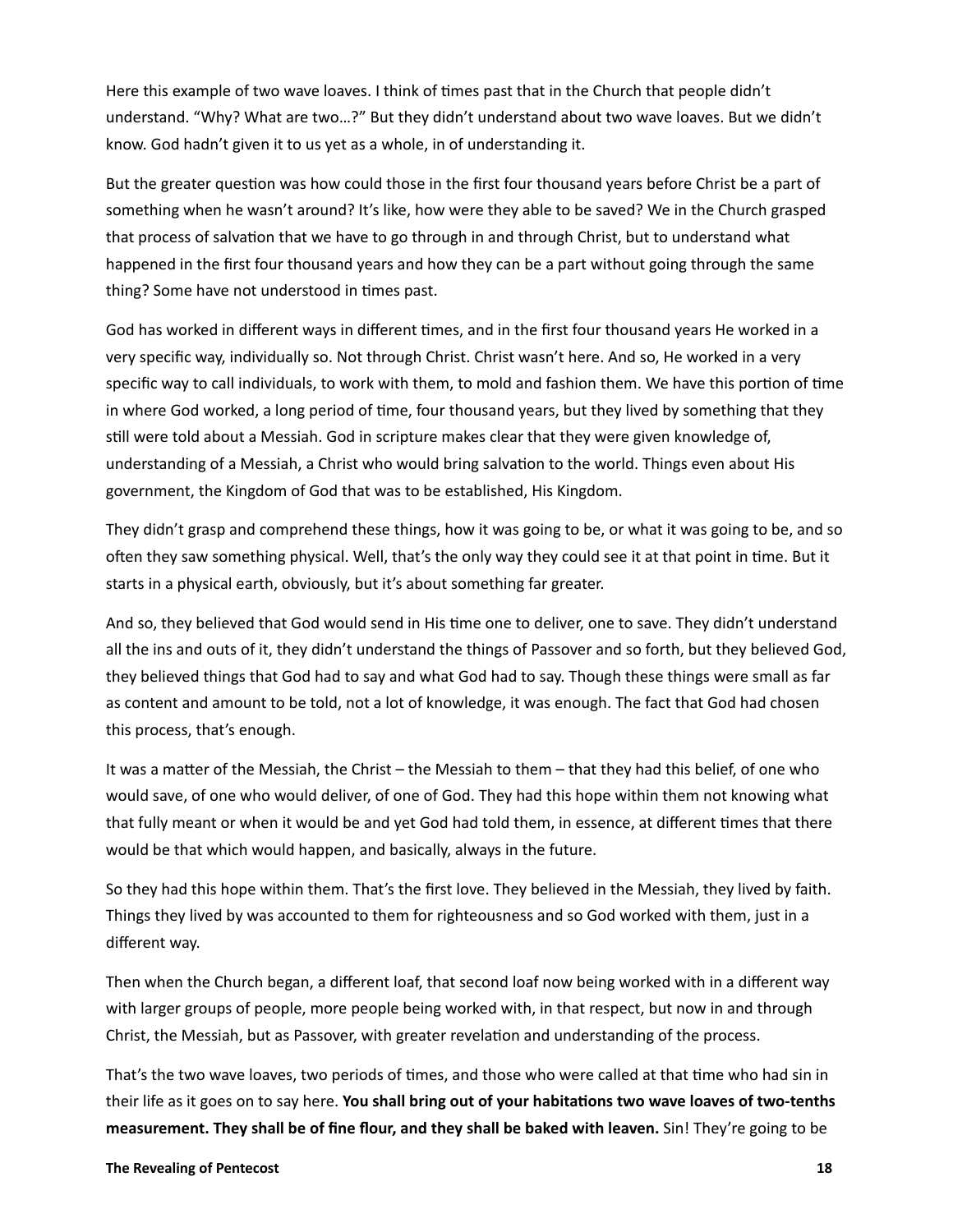baked, they're going to be made, this process is going to work within them while they had leaven. It's still going to have leaven there. We're never free of leaven, but we're to fight to get rid of it. We're to enter into that battle. We're to strive to obey and live by what God has given us, but we still have carnal human nature. Hence the need for repentance on a continuing basis, the need for our Messiah, our Passover, Joshua.

It goes on to say, **These are the firstfruits unto the Eternal.** So, those two loaves picture the firstfruits of God. Then when we understand the 144,000, and then to understand what it says about Christ? Incredible!

Then dropping on down in **verse 20—The priest shall wave them with the bread of the firstfruits for a wave offering before the Eternal, with the two lambs.** Two wave loaves, two lambs, two periods of time. Still in and through Joshua. **They shall be holy to the Eternal for the priest.** Our High Priest, Joshua. It's his government that God has given to him that's about to come to this earth, to establish the Kingdom of God on earth. He is the first. Then all the other firstfruits. It is a mind-boggling story.

The importance then of the connection between the wave sheaf and the wave loaves, I am so thankful that God has given that to us at this end-time in PKG, that we're able to see such things. Because it just makes it more alive, more inspiring, more beautiful to see such a thing that God has woven, that God has brought together, that God has constructed, that God had planned and brought into being, and then continues to build upon. It's just beyond human expression of grandeur, of beauty, of joy, of fullness of life, of richness of life.

So, counting from the wave sheaf to the wave loaves ties the two together, and God's Wave Sheaf makes it possible that those who are of the firstfruits can be accepted of God. Christ had to be accepted, the Passover had to be accepted of God, the wave loaves have to be accepted of God. And when was the wave sheaf accepted? And when are the wave loaves accepted? God is very specific, and He's given us to understand it's on Pentecost. That's when it happens. That's when it takes place.

So again, awesomely timely, awesomely important, but He's given us to understand those things and to understand that Christ is the first. Then all the rest that will be added to him, all tied together, Wave Sheaf, wave loaves, and the coming of the 144,000, Pentecost. The meaning of Pentecost that is so incredibly great.

The 10 Commandments, the holy spirit, and then finally a fulfillment of what it's all about in a very powerful way.

Let's turn over to 1 Corinthians 15. It's so incredible to know that we're so close now to one of the greatest fulfillments of all time concerning God's plan pictured in the meaning of this specific day, this day of Pentecost.

**1 Corinthians 15:20—But now has Christ been raised from the dead and become the firstfruits of those who have slept** or **fallen asleep.** So, many have fallen asleep in times past who are part of the firstfruits, but Christ, unique, of the firstfruits of God but he's the first of the firstfruits. We understand and know

#### **The Revealing of Pentecost 19**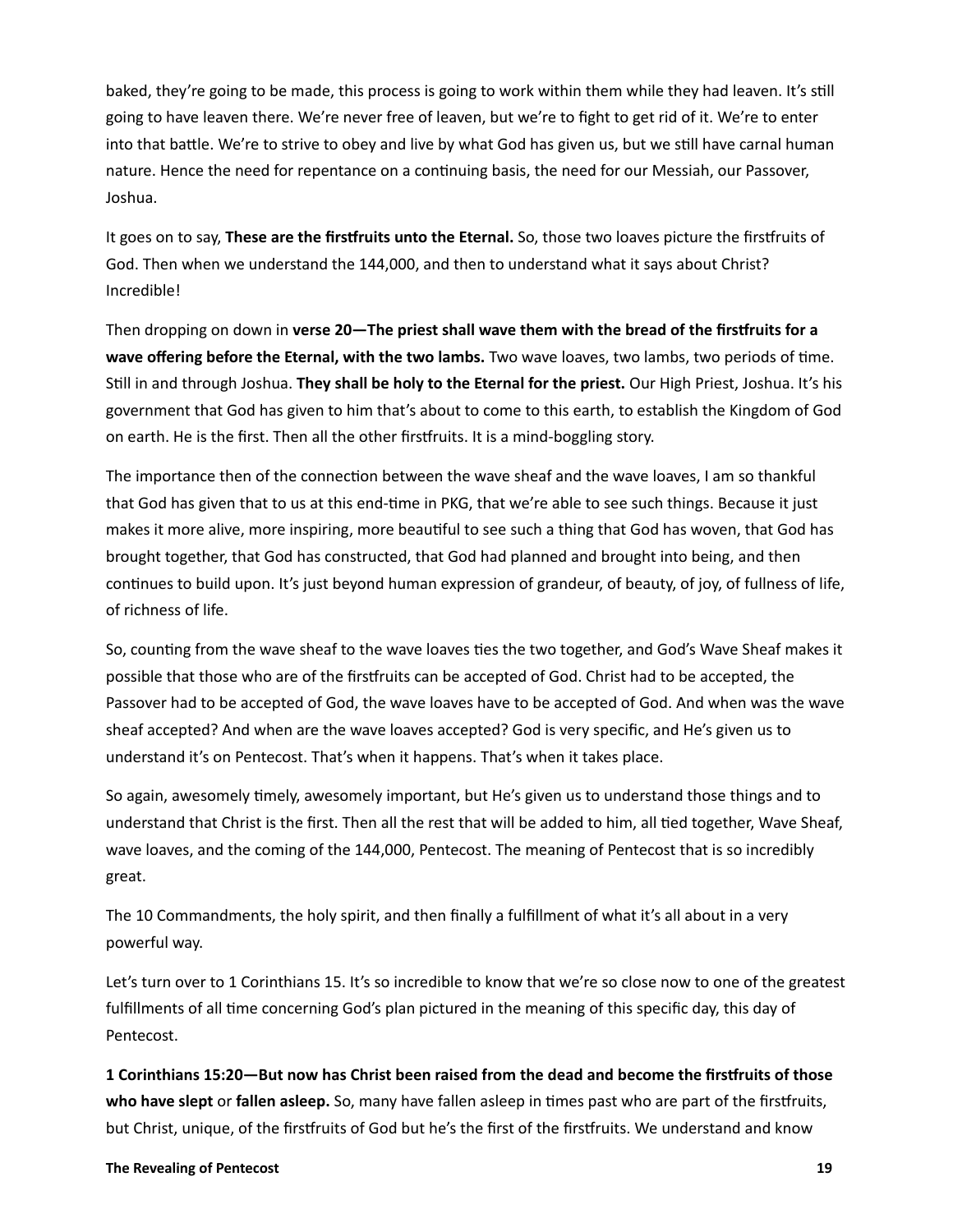those things. The Wave Sheaf waiting for the counting, until that count is complete, until 144,000 are all there. Then it will be brought to pass.

**For since by or through man came death, by or through man also came the resurrection of the dead.** So, had to be through a human being that was Joshua the Christ. **For as in Adam all die, even so in Christ shall all be made alive.** So, there's a process that began at the beginning in creation, all human beings are to die. It's just the way of life. Physical life comes to an end. But in Christ all will be able to be made alive, all who were a part of that, all who continue in, all who are received by God. Well, continuing life.

**But everyone in their own order, Christ the firstfruits, and afterward they who are Christ's at his coming.** So all the rest, the 144,000. Beautiful scriptures that we are blessed to know and to understand.

Let's turn over to **Revelation 7:1—Then after these things I saw four angels standing on the four corners of the earth, holding the four winds of the earth so that the wind would not blow on the earth, nor on the sea, nor on any tree.** So, I think of the period of time before we've come to really understand. I think of my own struggle in going through these things, and a little bit here and a little bit there that God would reveal, but continually seeking and continually searching and wanting and desiring, and God, with His purpose to give even more as the time came, but God giving more and more.

And even understanding these verses here of who these four angels were. Because there was a period of time in going through things that we did after the Apostasy, that when you go through the Book of Revelation so often it seems so disjointed. Even talking about that in times past or writing about it in various places. But there is a flow that is very steady all the way through it. But to be able to see those things and to grasp that sometimes because it wasn't all there, and if it's not all there it's easy to have the wrong pieces in the wrong place.

So, when something is given, a certain understanding, it clears up one area, but the conclusion of that oftentimes leads to a wrong conclusion about certain aspects of it as well, nevertheless, being closer to all that is true. An ability then to work through, to wade through so much that we haven't known, so much that we haven't grasped, so much that we have even taught within Philadelphia, Laodicea that we haven't grasped because we hadn't been given the full picture yet. But we preached upon and drew conclusion by what we were given to know.

That's how God works with us, as to our being faithful to that. Because that's all we know, that's all we have. Then when the time came to give us more, He would give us more.

Now, some would like to look at that and say, "You're a false minister." "You're a false prophet," or whatever. They don't understand the process. You can't give that to anyone so you just have to live with that and understand they can't help it. And why try? You're not going to convince anyone; you're not going to change anyone's mind. Only those who have God's spirit are going to be able to see beyond the things of the carnal mind and the way the mind thinks about some of those aspects.

So, we struggle, and we have struggled going through things of this nature here even, about what this is all about. Now to see it so beautifully, so powerfully, so clearly, well, it means a great deal to me because I

#### **The Revealing of Pentecost 20**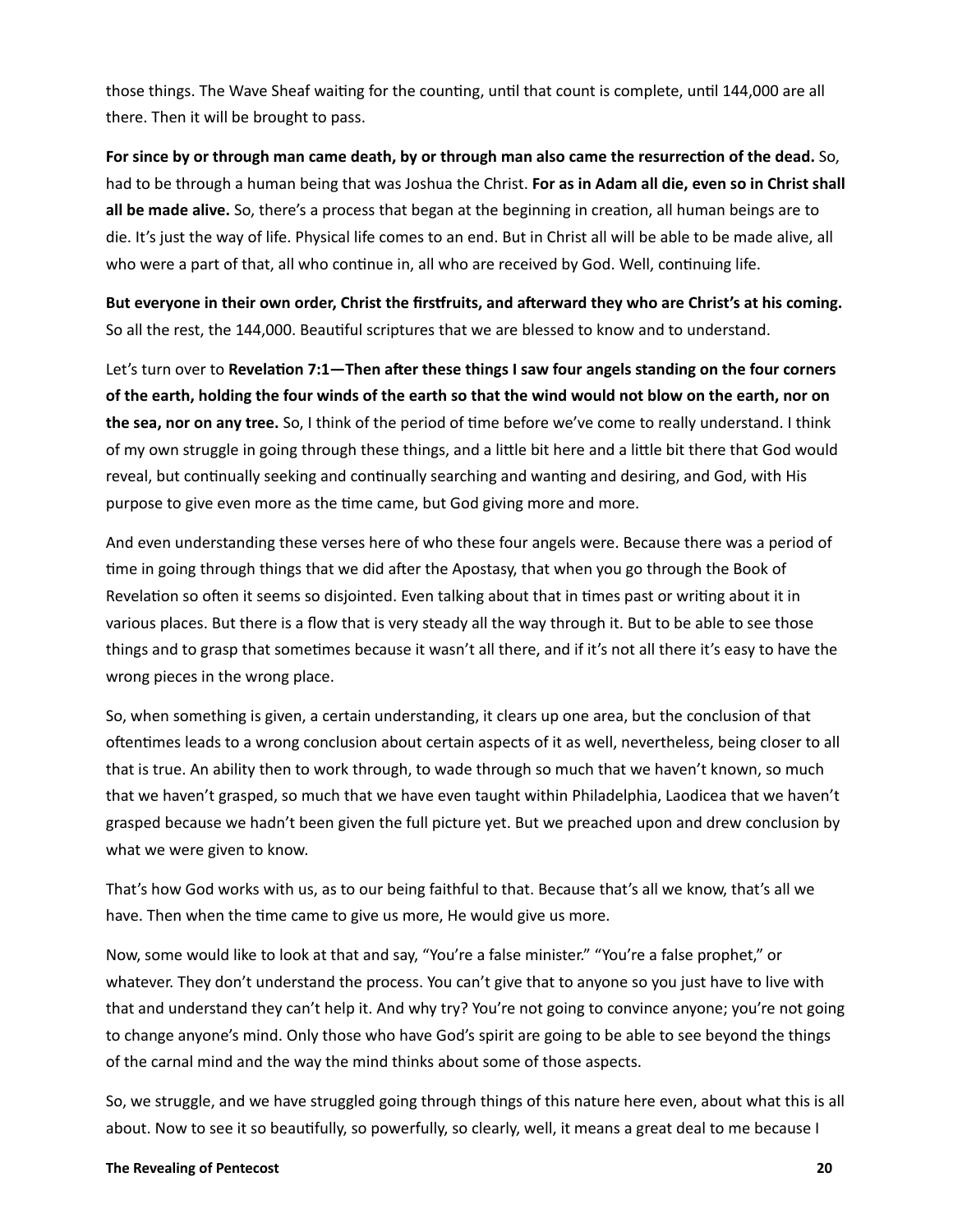lived through the process. And hopefully, it means a great deal to all of us who receive it and that we, whatever period of time we might have been called, when we already understood some of this or were given this to understand, to grasp that there is a lot that has been gone through to get to where we are now.

It hasn't been an easy road, but that's a part of molding and fashioning us, leading us, guiding us, and directing us, trying us, and testing us that God is doing in our lives, that when it's all said and done it going to be so incredible, far beyond anything our minds can think of and grasp and comprehend.

**Then after these things I saw four angels standing on the four corners of the earth holding the four winds of the earth so that the wind would not blow on the earth, nor on the sea, nor on any tree.** Those are kind of vague and you think, "Okay, four angels and this is what they were doing." Later on, it was given to who these four angels were once other things have been given in the process here.

So, even as we have gone through the writing of the books there have been changes along the way because God has been giving so much even in the revealing of things prophetically that we only know what we know at a moment in time, which was the present truth. We struggle then to know with or deal with other things. This is a part of our growth. This is a part of the process. It's an awesome process.

So it goes on to say, **Then I saw another angel ascending from the east, having the seal of the living God, and he cried with a loud voice to the four angels to whom it was given to hurt the earth and the sea.** So, I think of the process we went through to know and to see these verses clearly, perfectly, in that respect, as to what God had given through Joshua to give to in the Book of Revelation, because it came from him to be written by John.

And so, I think of these verses here and here we have another angel. So there are four angels and they're doing something, they're holding back of doing something that they're given to do, and so they're not able to do this, the timing of it, it's known but it's not given yet. The time isn't there yet. And in the meantime, there is this other angel doing something else, but he has the seal of the living God. Now, what an awesome thing to be given to understand.

**Having the seal of the living God, and he cried with a loud voice to the four angels to whom it was given to hurt the earth and the sea.** So, these first four angels or these four angels, as it's candidly known as for so long in PKG and not even known by others before that. But coming to this point in time, four angels that are given to hurt the earth and the sea.

Now, we finally came to understand it's about the first four Trumpets and the things that were given to those four angels, and that there are certain things that they were not to do, or there were certain things not to be fulfilled on the earth, is a better way of expressing it, until certain other events happen. So, what's reflected in, what's given to those first four Trumpet angels, if you will, angelic beings who have blown those Trumpets and it's already been told what it's about, but for the actual event to take place, they're not able to carry it out until this other angel with the seal does what he has to do.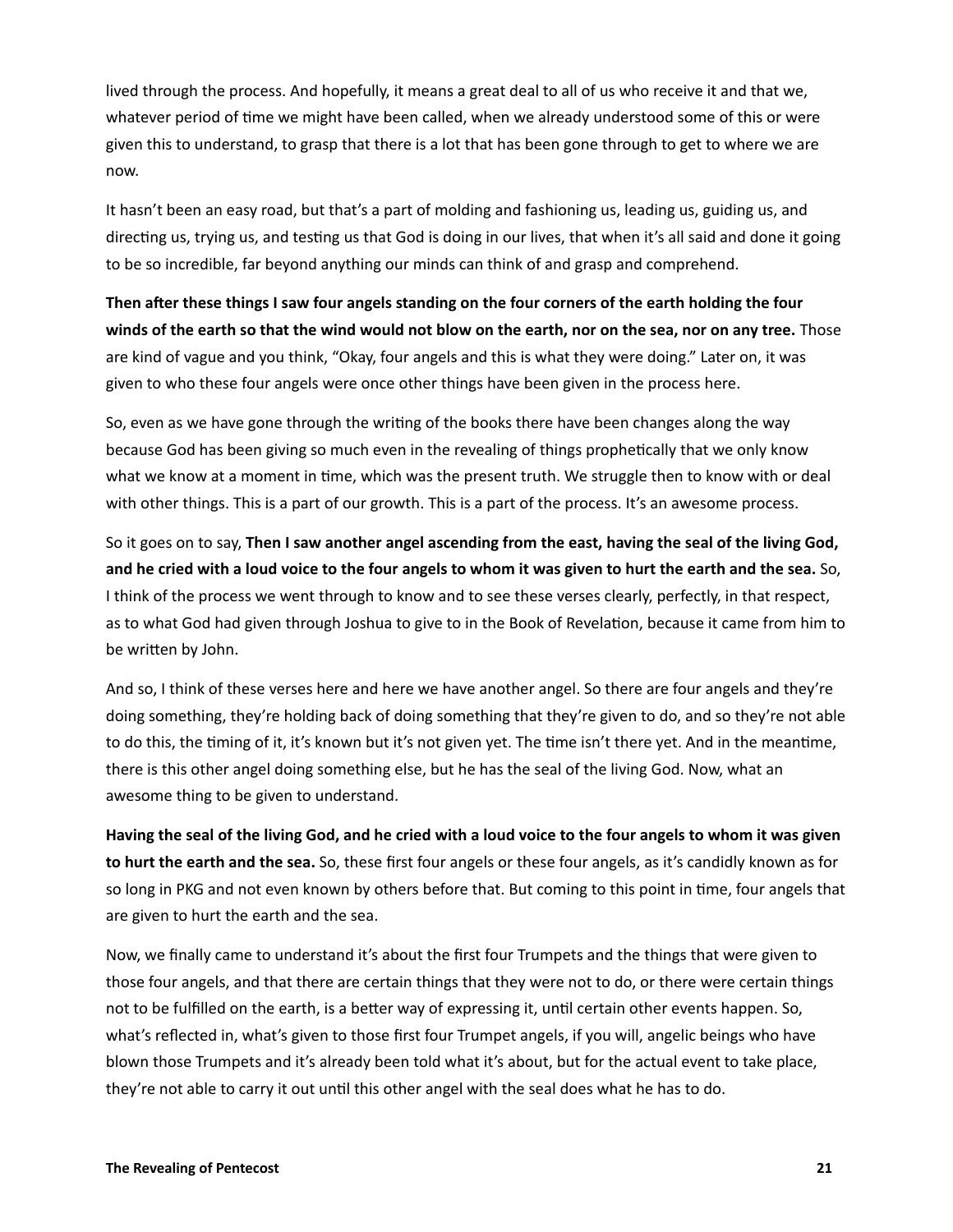And so, we were given to understand, have been given to understand what that's all about. So, **they had the seal of the living God, and they cried with a loud voice to the four angels, to whom it was given to hurt the earth and sea saying, Do not hurt the earth and the sea, nor the trees,** as it says here, **until we have sealed the servants of our God in their foreheads.**

So we came to understand what the sealing was all about, that there comes a point in time as God has worked with people throughout the past 6,000 years, that it's been about those who have been called to be worked with, to be molded and fashioned, and finally sealed, the mind set, ready to be resurrected into spirit life. But all that period of time that has gone by where they're dead. They're waiting for a time of being resurrected.

There is a period of time at the very end where the sealing is not yet complete and there is still work to be done because there is still remaining a few that have to become a part of the 144,000. **And I heard the number of those who were sealed, and there were sealed 144,000 of all the tribes of the children of Israel.** Now, I'm not going to go through all that. I've talked about it recently.

But what an incredible thing to understand this is not about anything physical or anybody physical, it's about their spiritual life and what area they're going to be placed in as part of the structure of the temple of the Kingdom of God. Awesome insight and knowledge and truth that God has given to us to see. So clear! Incredible!

I think of this process here and I think of the struggle after 2012 Pentecost and into 2013, wondering is it the year of the Lord? Because that's something that God still hasn't revealed fully to us, what that period is going to be, the day of the Lord, knowing He's given knowledge to show that it can be 30 days, it can be a full year, it can be a period of time less than that. Whatever it's going to be we'll be shown later on. After it's done, we'll know. We don't have to know ahead of time.

But trying to understand what we went through, because what we were given in 2008 was so real, it was so powerful. It was like being given a knowing 2008 is a year that is God's final witness. Then there are things that have to take place in preparing this world. But not just the world. We came to understand, and it took a long time before God revealed—because God has to give it—that there were people who were rejected in 2008 because of a truth that had to do with Pentecost, that Joshua the Christ and 144,000 are going to return on a specific day, the day of Pentecost, whatever year that is.

And so, we had gone from before that, when we knew that we were approaching an important time here of counting, from a period of 2011 Trumpets, moved it up to Pentecost 2012. We lived that, right up to the end, trying to understand, "Nothing's happened. What's taking place?" "God can do it in 30 days." "God can do it in less time than that," a world war. Then maybe things we don't grasp there.

Well, we've learned a lot from that period of time, but we had to experience it, and we were tried and tested. Because there are things being molded and fashioned in us that are unique to us that others in times past haven't gone through the same thing. I don't know fully what all those are or what the purpose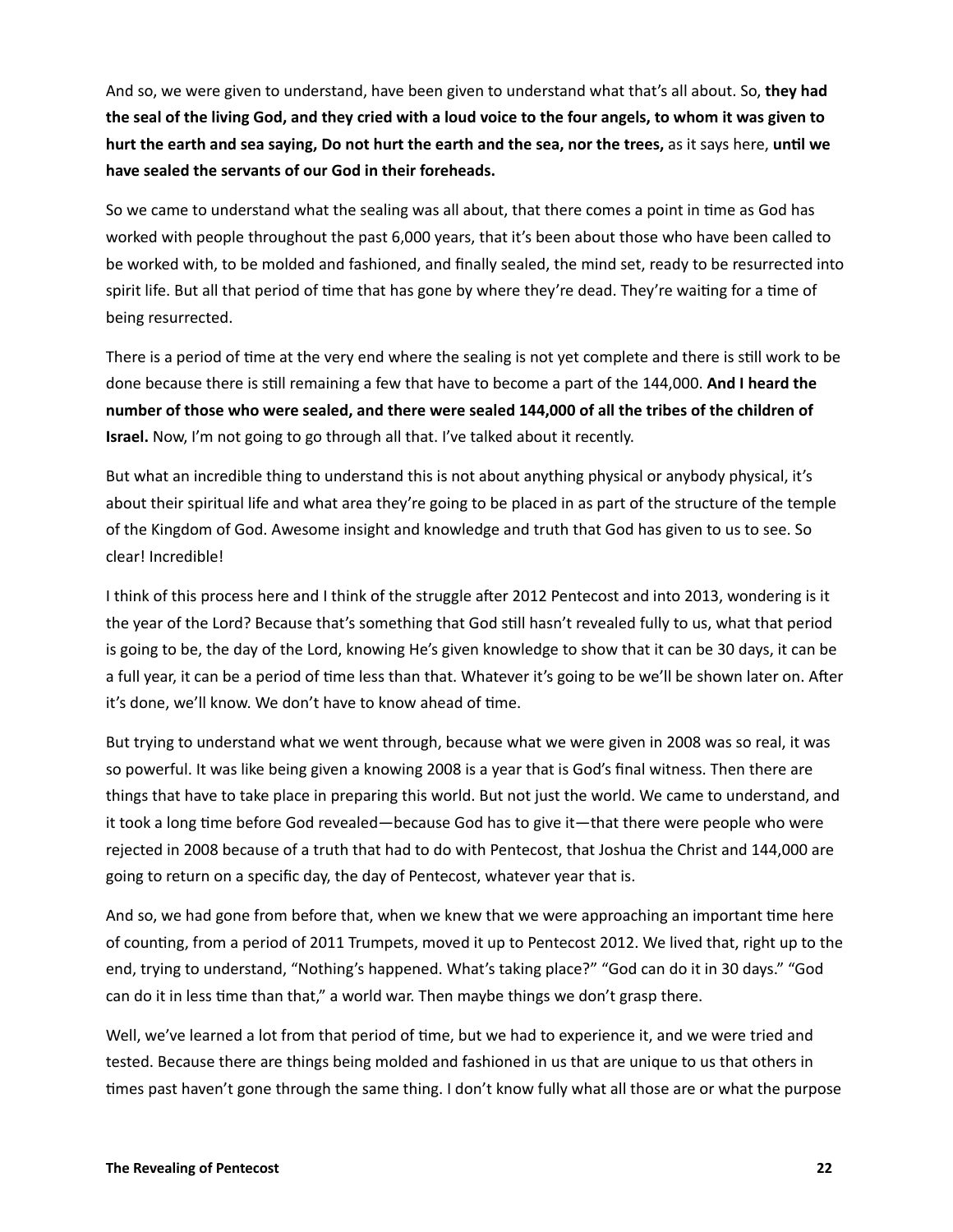is, but God will reveal it in His time. But we went through it, and it's deeply embedded in us, our minds, the way we are and what we're going to become. God does the molding and fashioning.

And so, we finally came to a point in time, candidly so, that we realize the 144,000, that's why certain things aren't happening. These verses here can't be fulfilled, those first four angels, the events themselves can't take place, those Trumpet events can't take place until the sealing is complete. And so, God allowed us to go through that for a purpose.

But then the world loves to find, and some who were weak, some who wanted to find fault began to say, "Ah, see, there's the proof he is a false prophet." "When is he going to admit he's a false prophet?" Well, not going to happen, because that's not true. "Well, you were wrong about 2012." Absolutely. It didn't happen then, did it? But it was supposed to. If certain things had been lived differently God let us know that there were certain things that would have been fulfilled. But they couldn't be because we weren't there.

God had a purpose in all that as well, which I'm not going to go into now. But again, 2008 to 2012, we lived something, incredibly so. But it wasn't the time. The fact that God then revealed later on that these events are still going to take place, but He hasn't given the exact Pentecost, and so we watch certain Pentecost's because we still know it's going to be on a Pentecost. But we're not living it in the same way because it hasn't been given. Again, that is for a purpose.

So, the fact that individuals were not ready, could not be sealed, doesn't make me a false prophet. Candidly so. It was upon them. It was on individuals who, especially during, up to 2012, but especially after that during 2013, who were finally revealed for who they were. They gave up their crown and will not be a part of that count. So, others who have been called somewhere in those periods of time have been in the process of being molded and fashioned to receive that crown. Incredible. Awesome in itself, sobering in itself, but very revealing.

And so, we are blessed to grasp and comprehend something here about a sealing and about a complete 144,000 and something that's going to take place, again, on a Pentecost.

**Verse 9—After this I beheld, and behold, a great multitude which no man could number of all nations and families and people and languages stood before the throne and before the Lamb clothed in white robes.** So, in different periods of times different families, different individuals, different backgrounds, nationalities have made up or in the process of making up the 144,000 over different periods of time and different ages and on and on it goes.

So it says here, **they're clothed with white robes and palms in their hands crying with a loud voice, Salvation to our God, who sits on the throne, and unto the Lamb.** So again, those wave loaves to be accepted by God. What an awesome time when this takes place.

**Then all the angels who stood before the throne, and the elders and the four beasts, fell before the throne on their faces and worshipped God, saying, Amen. Blessing, glory, wisdom, thanksgiving, honor, power, and might be unto our God forever and ever, amen.** To see something like this as they're going to